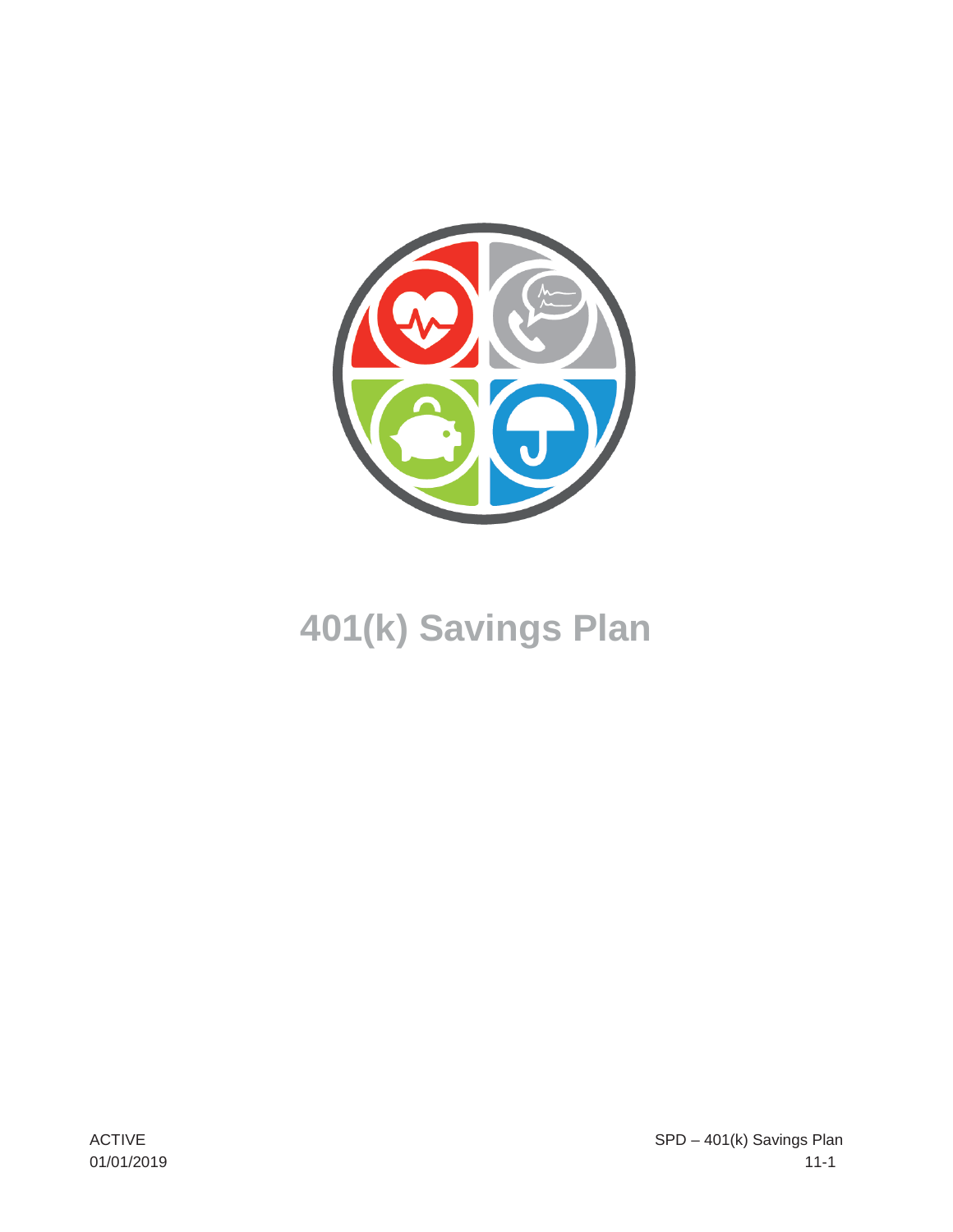This page intentionally left blank.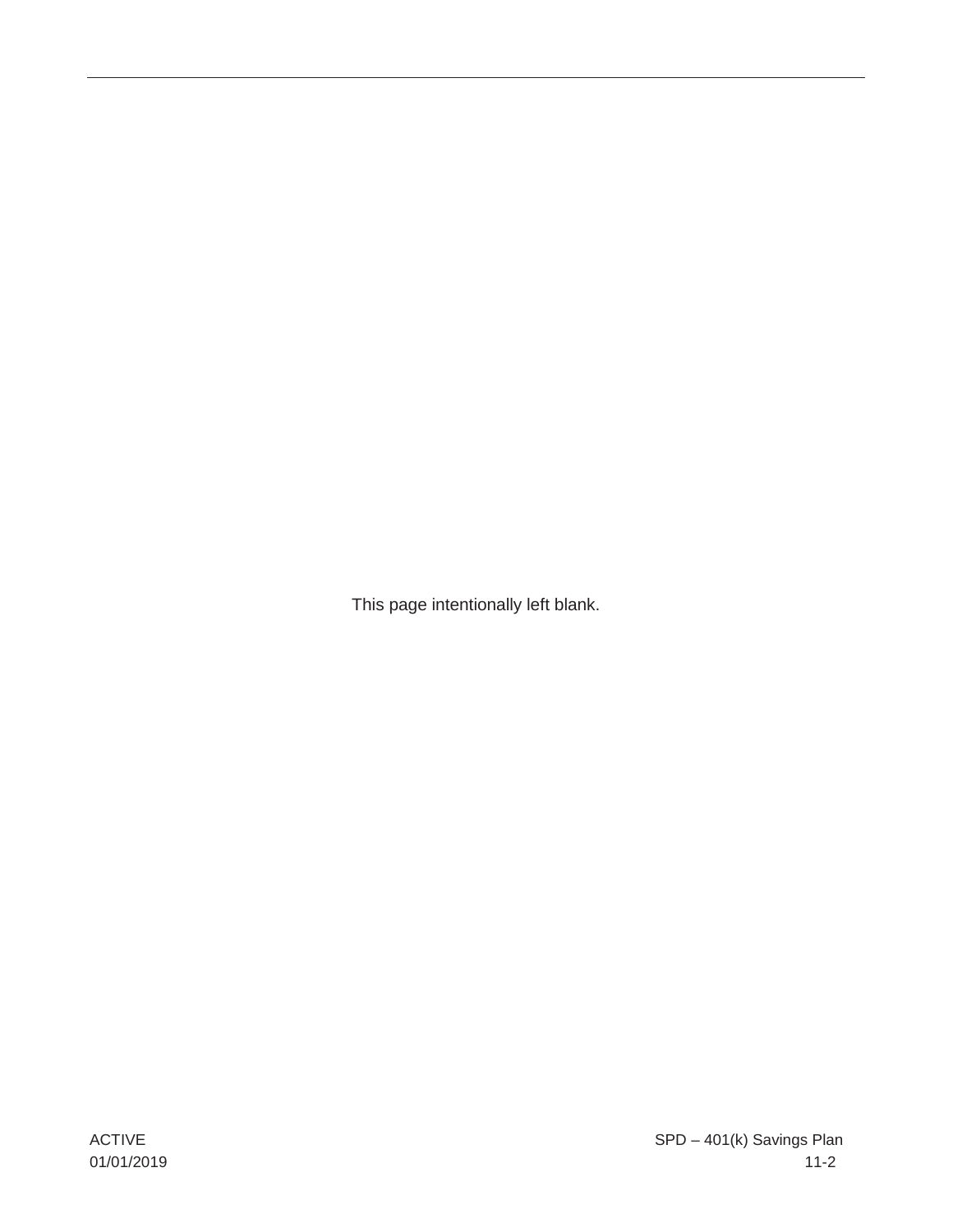The 401(k) Savings Plan offers a convenient, tax-effective way to save and invest for the future. At retirement, 401(k) Savings Plan benefits are designed to work together with other investments and Social Security benefits to provide retirement income.

## **The 401(k) Savings Plan**

### **Introduction**

The Company offers bargaining unit and non-bargaining Employees at the Pantex and Y-12 locations a convenient way to save for retirement.

- The Consolidated Nuclear Security, 401(k) Plan for Non-Bargaining Pantex Location Employees (the "Pantex Non-Bargaining Plan") is offered to non-bargaining Employees at the Pantex location.
- The Consolidated Nuclear Security, 401(k) Plan for Bargaining Pantex Location Employees (the "Pantex Bargaining Plan") is offered to bargaining unit Employees at the Pantex location.

If a statement applies to both of these plans they will be referred to jointly as the "Pantex Plans."

• The Savings Program for Employees of Consolidated Nuclear Security, LLC at the U.S. Department of Energy Facilities at Oak Ridge, Tennessee, (the "Y-12 Plan") is offered to both bargaining unit and non-bargaining Employees at the Y-12 location.

The three plans may be referred to as the "401(k) Plan" or the "Plan" in this Summary Plan Description (SPD), and each is a tax-qualified defined contribution plan that helps you accumulate savings for retirement. This SPD is for Participants in any of the Plans, but has separate provisions when Plan terms vary.

## **Eligibility**

Non-bargaining Employees at Pantex are eligible to participate in the Pantex Non-Bargaining Plan. Bargaining unit Employees at Pantex are eligible to participate in the Pantex Bargaining Plan. Both bargaining unit and non-bargaining Employees at the Y-12 location are eligible to participate in the Y-12 Plan. The following individuals of the Company are not eligible to participate in any of the Plans:

- Leased Employees
- Ad Hoc Employees
- Employees not receiving wages from the Company
- Nonresident aliens receiving no earned income from the Company that constitutes earned income from sources within the United States
- An Employee who has entered into an agreement waiving participation in the Plan for the period participation was waived
- Interns and co-op students at the Pantex location

If you are eligible to participate in either the Y-12 Plan or Pantex Non-Bargaining Plan and transfer to the other Company site without interruption of service, you will remain eligible for, and a Participant in, the Plan you were eligible for, or participating in, on the date immediately prior to your transfer date. This does not apply to transfers involving only the Pantex Plans, in which case you will transfer to the Plan that applies to your new job classification.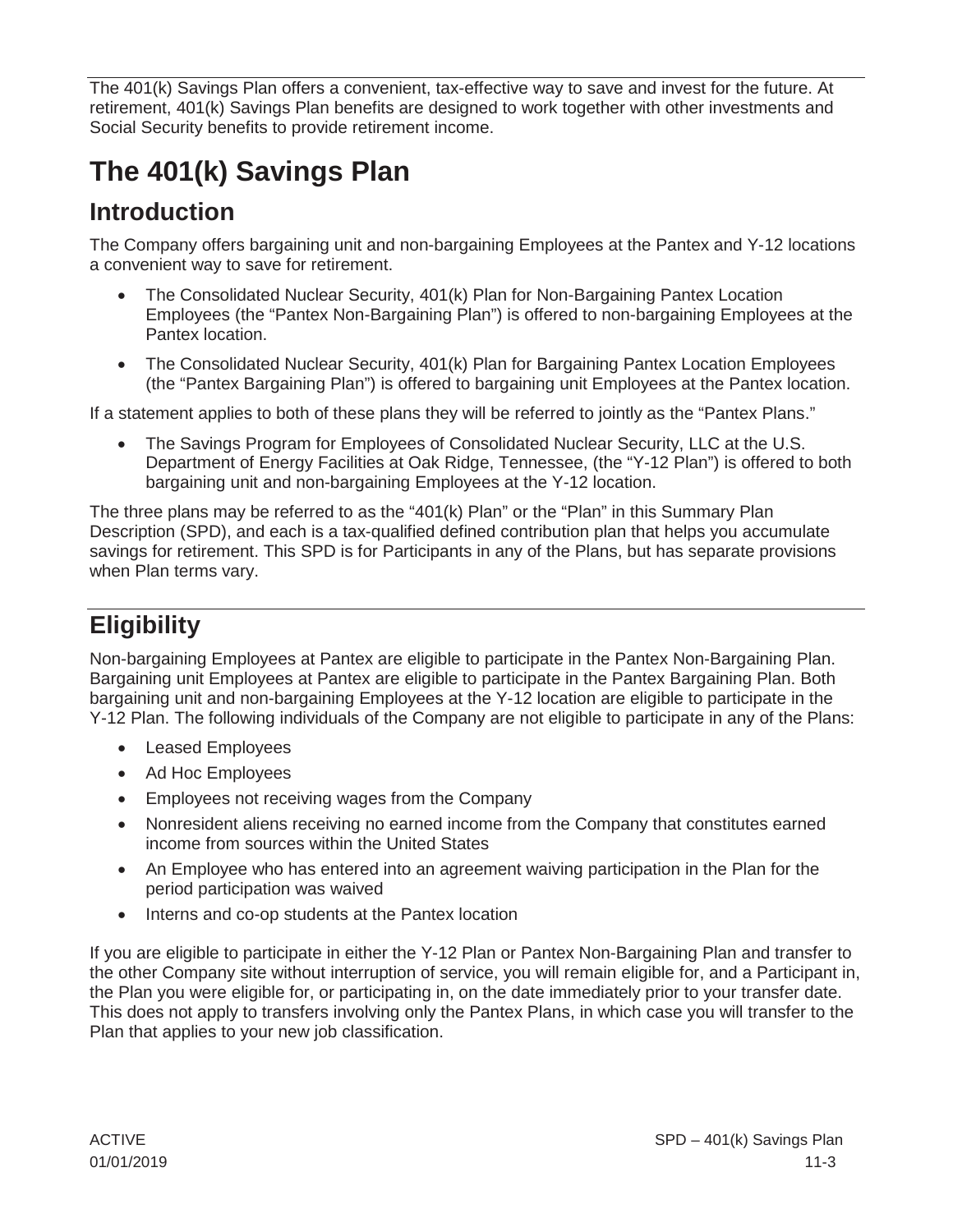### **Enrolling in the 401(k) Plan**

The 401(k) Plan is provided by the Company to encourage retirement savings; however, participation is voluntary. When you begin work, you will receive information about the 401(k) Plan, which includes this SPD and a list of investment options for you to direct the investment of your Plan account. You may enroll at any time after your date of hire. Contributions will begin as soon as administratively feasible.

To enroll in the CNS 401(k) log on to the Recordkeeper website at https://cns.voya.com or call 1-877-CNS-VOYA (1-877-267-8692) (TDD 1-800-579-5708). Log in with your Social Security Number (which can and should be changed) and PIN (issued by Voya and mailed to you in a security envelope). From the *Home* page on the plan website select *Register Now*, or from the Information Line select the enrollment option from the main menu. You will then elect:

- The percentage you wish to save
- $\bullet$  How you want to save on a before-tax basis, a Roth after-tax basis, a regular after-tax basis (Y-12 employees only), or a combination
- Choose your investments
- If you make no investment choice, your contribution will default to a Target Date Fund closest to your 65<sup>th</sup> birthday
- Confirm your elections and submit
- Don't forget to elect a beneficiary by clicking on *Personal Information > Beneficiary Information*

### **Pantex Employees:**

**Automatic Enrollment for Certain Pantex Bargaining Unit Employees** – Pantex Employees covered by the Pantex Guards Union (PGU) collective bargaining agreement hired on or after 4/1/2008 will be automatically enrolled in the 401(k) plan at a 3% contribution rate (on a pre-tax basis) unless you contact Voya within 30 days from your hire date. If you are covered by automatic enrollment provisions and prefer a contribution rate of more or less than 3%, you must contact Voya to select the contribution percentage you want. If you choose not to participate, you must contact Voya before the end of the 30-day time period to change your contribution percentage to 0%. You may start your contributions prior to the 30-day period by contacting Voya at 1-877-267-8692 or by logging on to the Voya website at https://cns.voya.com. You may also stop your contributions at any time by contacting Voya or make the change on the website.

**Annual Increase Plan** – PGU Employees hired on or after 4/1/2008 will also be automatically enrolled in the Annual Increase Plan. If your contribution percentage is less than 10%, your percentage will be automatically increased by 1% on April 1<sup>st</sup> each year (after one full year of service) until you reach a 10% contribution rate. You may choose an alternate date for the annual increase, choose a different increase percentage (full percentages only), or you may decline participation in the Annual Increase Plan by contacting Voya.

Metal Trades Council (MTC) and Pantex non-bargaining Employees are not subject to either automatic enrollment or automatic annual increases; however, these Employees may elect automatic annual increases.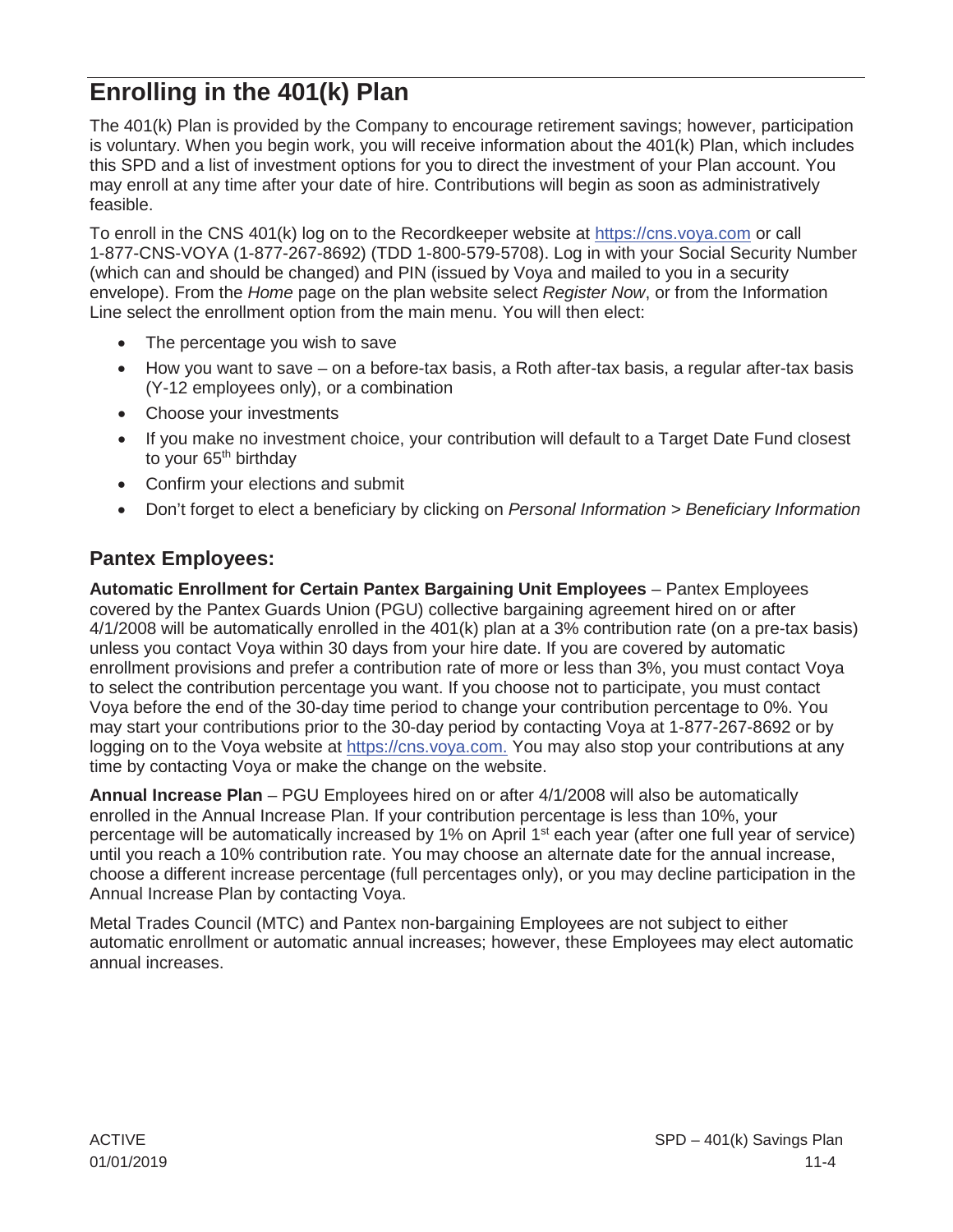### **Y-12 Employees:**

**Automatic Enrollment for Certain Y-12 Bargaining Unit Employees** – Newly hired Y-12 Employees covered by the International Guards Union of America (IGUA) collective bargaining agreement will be automatically enrolled in the Y-12 Plan at a 2% contribution rate (on a pre-tax basis) unless you contact Voya within 45 days from your hire date. If you are covered by automatic enrollment provisions and prefer a contribution rate of more or less than 2%, you must contact Voya to select the contribution percentage you would like. If you choose not to participate, you must contact Voya before the end of the 45-day time period to change your contribution percentage to 0%. You may start your contributions prior to the 45-day period by contacting Participant Services at 1-877-267-8692 or by logging on to the Voya website at https://cns.voya.com. You may also stop your contributions at any time by contacting Participant Services or make the change on the website.

### **Beginning Deductions and Investment Choices**

Your payroll deductions will begin as soon as administratively possible, generally within two pay periods.

Once you have enrolled, your contribution amount and investment choices will remain in effect until you make a change.

A few days after you enroll, a confirmation statement will be sent to your home. Review the statement carefully to make sure your participation and election information is correct.

### **Naming Your Beneficiary**

Your Beneficiary is the person you name to receive benefits from the 401(k) Plan if you die with a vested balance remaining in your 401(k) Plan account. Your Beneficiary can be anyone you wish. However, if you have been married for at least one year and participate in the Y-12 Plan and you wish to name someone other than your Spouse, you must have your Spouse's written and notarized consent. The one-year marriage requirement does not apply to the Pantex Plans. If you are a Participant in the Pantex Plan and are married for any length of time, you must obtain your Spouse's written and notarized consent to name someone other than your Spouse. Details about the consent requirements and procedures to make a subsequent change in Beneficiary are available from the Recordkeeper at the website and phone number listed.

Keep your Beneficiary designation up to date. If you do not make a valid Beneficiary designation and you have been married for at least one year at the time of your death in the Y-12 Plan or are married on your date of death for the Pantex Plan, your Spouse will receive the value of your vested 401(k) Plan account. If you are single (or have been married for less than one year at the time of your death on the Y-12 Plan) and do not name a Beneficiary, your vested 401(k) Plan account will be paid to your estate.

### **The 401(k) Plan Information Sources**

The 401(k) Plan makes saving easy. It lets you enroll and manage your account over the telephone through a voice response unit, by speaking with a Participant Services representative, or by using the Plan's website. By calling Voya Participant Services or by going to the website, you can:

- $\bullet$  Enroll in the 401(k) Plan
- Check your account balance and investment performance
- Make investment elections
- Transfer between investment funds
- Change contribution percentages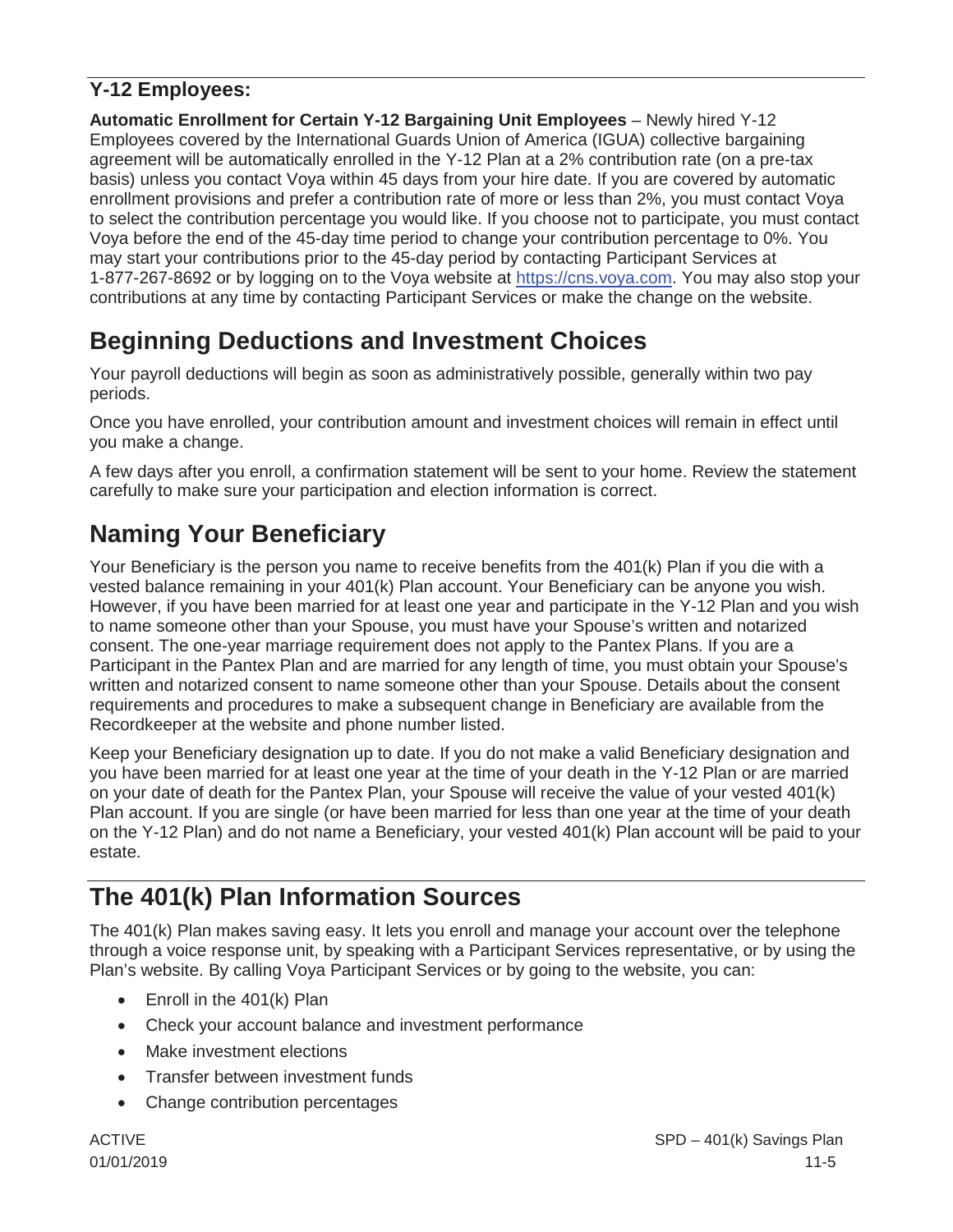- Change investment elections
- Request a loan or withdrawal
- Update or change beneficiary information

### L**Voya Participant Services Contact Information**

In the United States: 1-877-267-8692

Voice Response Unit: 24 hours a day, 7 days a week (except for occasional maintenance periods)

Participant Services Representatives: 7:00 am – 7:00 pm central time; 8:00 am – 8:00 pm eastern time, Monday through Friday (except on days when the New York Stock Exchange is closed)

Internet Access: To access the 401(k) Plan via the Internet, please use the following URL: https://cns.voya.com

When you call, you will need your PIN and a touch-tone telephone to use the voice response unit. If you do not have a touch-tone telephone, call the number and ask to speak to a customer service representative.

You may change your User Name and/or password to personalize it at any time you wish. Your User Name, password, and PIN are confidential and should be kept in a safe place. If you lose your User Name, password, or PIN, call the number above for assistance in getting them reset. You may also request a password reminder from the website to be mailed or e-mailed to you provided you have set up your e-mail preference. For security reasons, you can never get your PIN over the telephone.

### **Accessing the System**

To log on to your account, go to the Participant log-in screen, enter your user name and your password, and press log in. Every Participant in the Plan will be able to gain access to the Plan, even if you do not have an account balance.

### **Working with the Plan**

After you log on, the system immediately shows the market value of your account as of a particular date. Plan investment funds are valued on each day the stock market is open. The amount shown on the screen is the market value as of the close of business of the previous business day (or the last day the stock market was open). This value is updated only once each trading day, so the value you see in the morning will be the same value for that entire day.

### **Your Quarterly Statement**

After the end of each calendar quarter, you will receive a statement that reports your account activity, total fund balances, and investment elections.

You can use these statements to track the value of your savings.

You also have access to your account statement at any time by visiting https://cns.voya.com. You can create an online statement for any period of time within the last 24 months.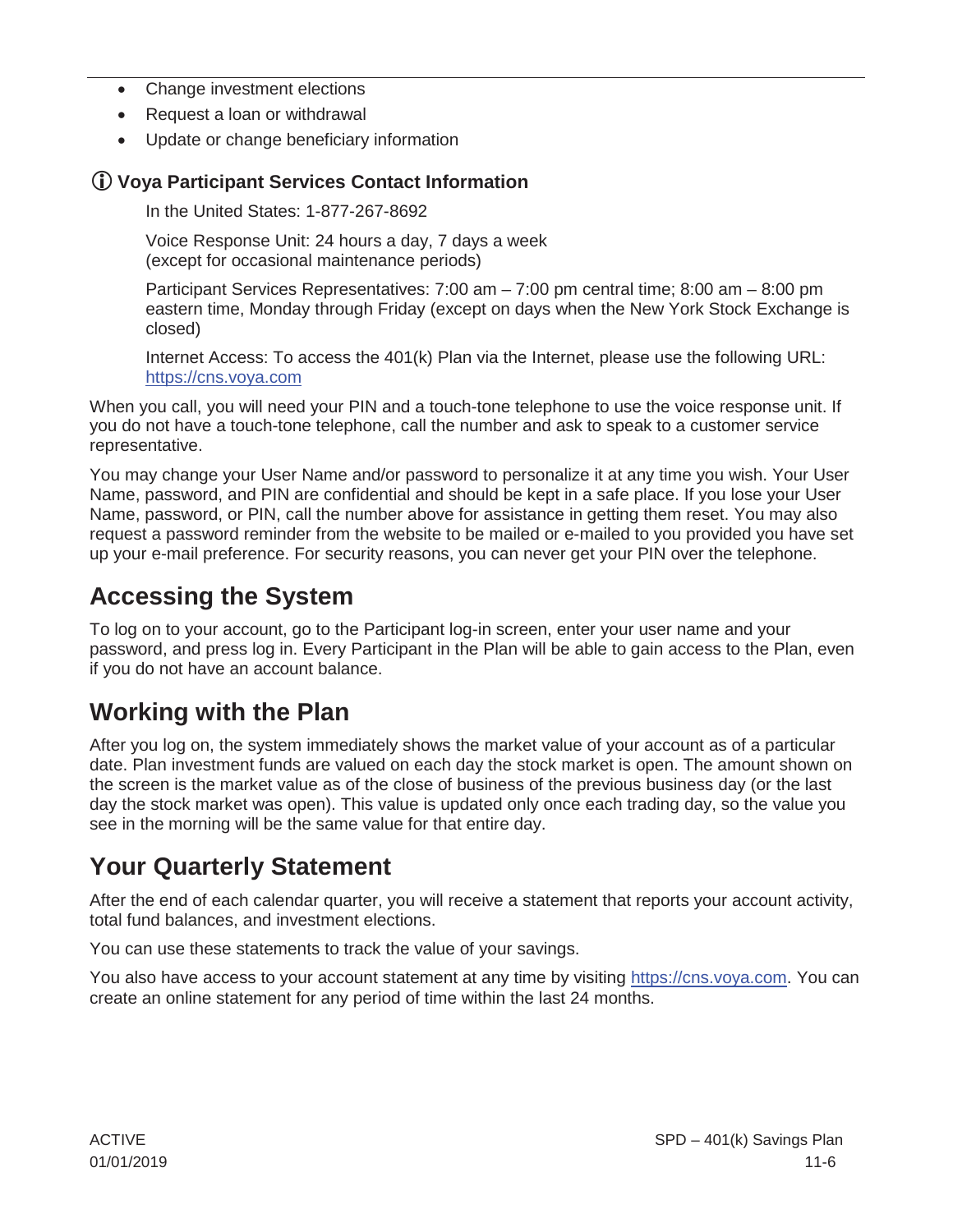### **Your Contributions**

You can contribute to the 401(k) Plan in the following ways:

- Before-tax contributions from your Eligible Earnings
- Roth (special after-tax) contributions from your Eligible Earnings
- Regular after-tax contributions from your Eligible Earnings if you are located at Y-12 (Regular after-tax contributions are not available at Pantex.)
- Rollover contributions

## **Eligible Earnings**

### L**Pantex Employees**

All earnings are eligible for contributions with the exception of:

- Reimbursements or other expense allowances
- Fringe benefits
- Moving expenses
- Welfare benefits (even if includible in gross income)

### L**Y-12 Employees**

Non-bargaining Employees' Eligible Earnings are the regular base earnings (including bonuses) for the pay period.

Bargaining unit Employees' Eligible Earnings are based on regularly scheduled hours for the payroll period at the straight time rate, including shift premiums and bargaining unit cost-of-living allowance. Overtime is not included.

L*Regardless of your location, federal tax laws limit the amount of Eligible Earnings that can be counted for Plan purposes. The amount is adjusted by the IRS based on cost-of-living changes. Check the IRS website for limits at www.irs.gov.*

### **Before-Tax Contributions**

Your before-tax contributions are deducted from your Eligible Earnings before federal and, in most cases, state and local taxes are determined. (Social Security taxes are not affected.) By saving with before-tax dollars, you reduce your current taxable income and, therefore, your current annual tax liability. The government allows this reduction in taxable income to encourage you to save for retirement. For this reason, withdrawals during your active career with the Company are restricted.

### **Roth Contributions**

Your Roth contributions are deducted from your Eligible Earnings on an after-tax basis. However, earnings on Roth contributions grow tax free if certain distribution requirements are met. Upon distribution, Roth contributions are distributed free from federal and most state income tax. Earnings on Roth contributions are also tax free if they are withdrawn after age  $59<sup>1</sup>/<sub>2</sub>$  and your Roth account has been open at least five years.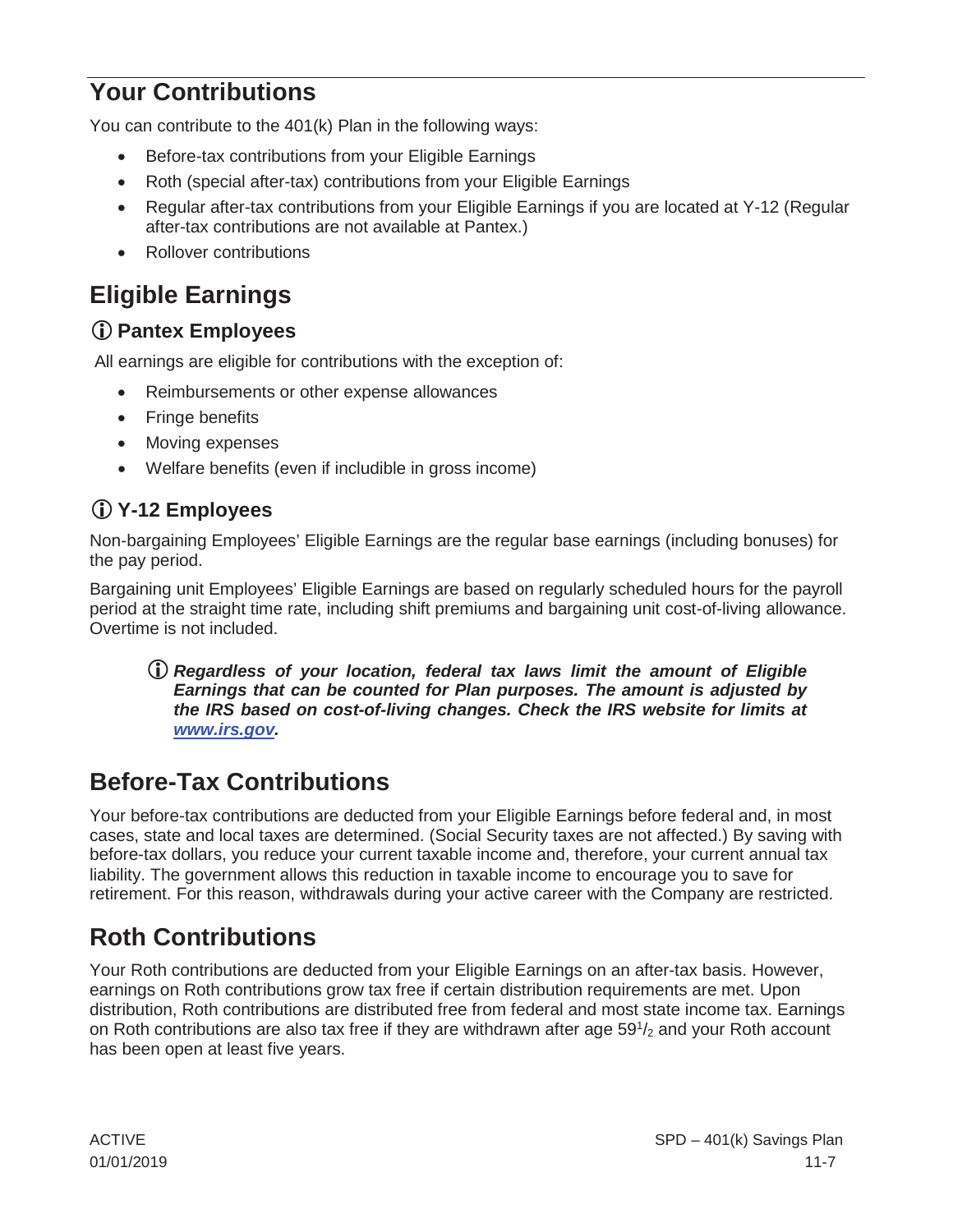### **Regular After-Tax Contributions – Y-12 Location Only**

Regular after-tax contributions are deducted from your Eligible Earnings after income taxes are withheld and do not provide the advantages of deferring your taxes that are available through beforetax contributions. Investment earnings on regular after-tax contributions, however, are tax-deferred until withdrawn from the 401(k) Plan.

## **Catch-up Contributions**

Participants who will be at least age 50 by the last day of the calendar year are eligible to contribute additional amounts of before-tax or Roth contributions called "catch-up contributions." Call the toll-free number 1-877-267-8692 for assistance in determining whether you qualify to make an additional contribution and the maximum amount of such contribution.

## **Limitations**

There is a limit on the amount of before-tax and Roth contributions that you can make to all Employer Plans (Company Plans and other employer Plans) during any year. The before-tax/Roth contribution limit, which is announced annually, will be adjusted for increases in the cost of living as determined by the federal government. To check the contribution limits, visit the IRS website at www.irs.gov. If you are employed during one year by another employer and make before-tax or Roth contributions to another employer's plan, these contributions also count in the annual contribution limit, and you are responsible to notify the Plan Administrator that you have reached or exceeded your limit. If you have exceeded the limit, you are responsible to request a distribution of the excess amount.

There is also a limit on the total amount of contributions including before-tax, Roth, after-tax, and Employer matching and enhanced contributions that can be made to your Plan account each year. This annual limit will be adjusted for increases in the cost of living as determined by the federal government. To check the contribution limits visit the IRS website at www.irs.gov.

Additional limits may apply to highly compensated Employees. You will be notified if these additional limits apply to you.

At Y-12, once you reach the annual before-tax/Roth limit (adjusted if you are age 50 or older and eligible to make additional catch-up contributions), you may elect to stop making contributions. If you elect to stop your contributions, the Employer match will also stop. If you do not stop making contributions when you reach this limit, they will automatically be changed to after-tax contributions for the remainder of the year unless you take action to stop making contributions or you reach the overall annual contribution limit. Your contributions will revert back to your original election of before-tax or Roth contributions at the beginning of the next calendar year without filing a new election. However, if you are a highly compensated Employee and have made a flat dollar catch-up election, you must make a new catch-up election at the beginning of the year. Employer matching contributions will continue to be made as usual after the change to after-tax contributions.

At Pantex, once you reach the annual before-tax/Roth limit (adjusted if you are age 50 or older and eligible to make additional catch-up contributions), your contributions will automatically be stopped. However, Employer matching contributions will continue as if your own contributions had continued. If you actively elect to stop your contributions by changing your contribution percentage to 0%, the Employer matching contributions will also stop. Unless you elected to stop making contributions (actively changed your contribution percentage to 0%), your contributions will revert back to your original election of before-tax and/or Roth contributions at the beginning of the next calendar year without filing a new election.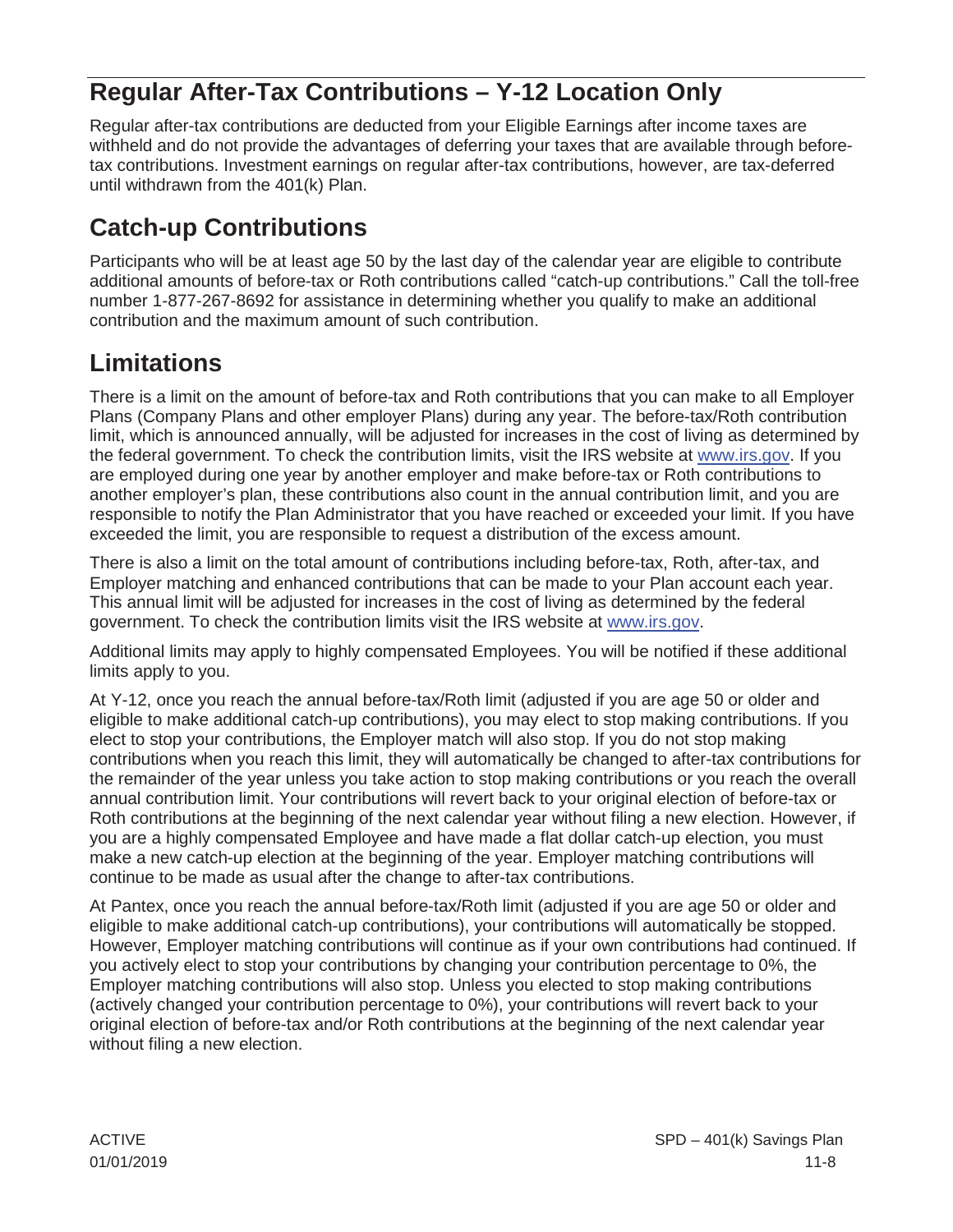### **Contributions During and After Military Leave**

If you receive differential pay while you are on military leave, you may continue to make contributions to the Plan from your differential pay. Such contributions will be eligible for matching contributions.

When you return to work after you have been on military leave, you may be able to make contributions to the 401(k) Plan to make up for contributions you missed while you were on leave and may receive Employer matching contributions on your make-up contributions.

Contact the Benefit Plans Office for more information if you think this may apply to you. You may also contact the U.S. Department of Defense, Employer Support of the Guard and Reserve, at 1-800-336-4590 (www.esgr.org) about your military service rights and responsibilities under the Uniformed Services Employment and Reemployment Rights Act (USERRA).

### **Rollovers to the 401(k) Plan**

As a general rule, you may roll over taxable and Roth amounts you receive from a tax-qualified plan of a former employer to your 401(k) Plan account if the amounts you received qualify to be rolled over. Participants in the Y-12 Plan may also roll over after-tax contributions from another employer's plan. When you request a withdrawal or receive a distribution from a tax-qualified plan of a former employer, you will receive information telling you that the amount qualifies or does not qualify to be rolled over. You will continue to defer current federal income taxes on the amount you roll over. If you come to work for the Company after working for another employer that has a tax-qualified retirement plan, and you receive a distribution from the other employer's plan that qualifies to be rolled over, you may direct the transfer of the taxable and Roth portion of your payout (and after-tax portion in the case of the Y-12 Plan) directly to the 401(k) Plan or following an interim transfer to a conduit Individual Retirement Account (IRA).

If you received the distribution rather than having it transferred directly to the Plan and the distribution check is payable to you, you may still roll over all or part of the distribution to the Plan, but such rollover must be made within 60 days of the date you received the distribution from the other qualified plan (or conduit IRA). If you miss the deadline, you cannot roll your distribution into the 401(k) Plan and you will have to pay taxes on the taxable portion of your distribution.

To make a direct transfer of a qualified distribution to the 401(k) Plan, you must submit a certified check or a cashier's check from your prior plan's trustee or custodian payable to the Plan (not payable to you), the distribution statement you receive with your rollover check, and a completed rollover contribution form to the Plan Recordkeeper.

Contact Voya at 1-877-267-8692 to obtain the instructions and form for a rollover or print the form from the website.

### **How Much You Can Save**

Pantex Employees may contribute up to 50% of your Eligible Earnings each pay period, subject to the annual contribution limits. You must save in 1% increments.

Y-12 Employees may contribute up to 75% (or 16% for a highly compensated Employee) of your Eligible Earnings each pay period, subject to the annual contribution limits. You must save in 1% increments.

These percentages may be reduced for highly compensated Employees to satisfy certain Internal Revenue Code tests. You will be notified of the restrictions for each year if they apply to you.

Your contributions are eligible for Company matching contributions, as discussed later in this section.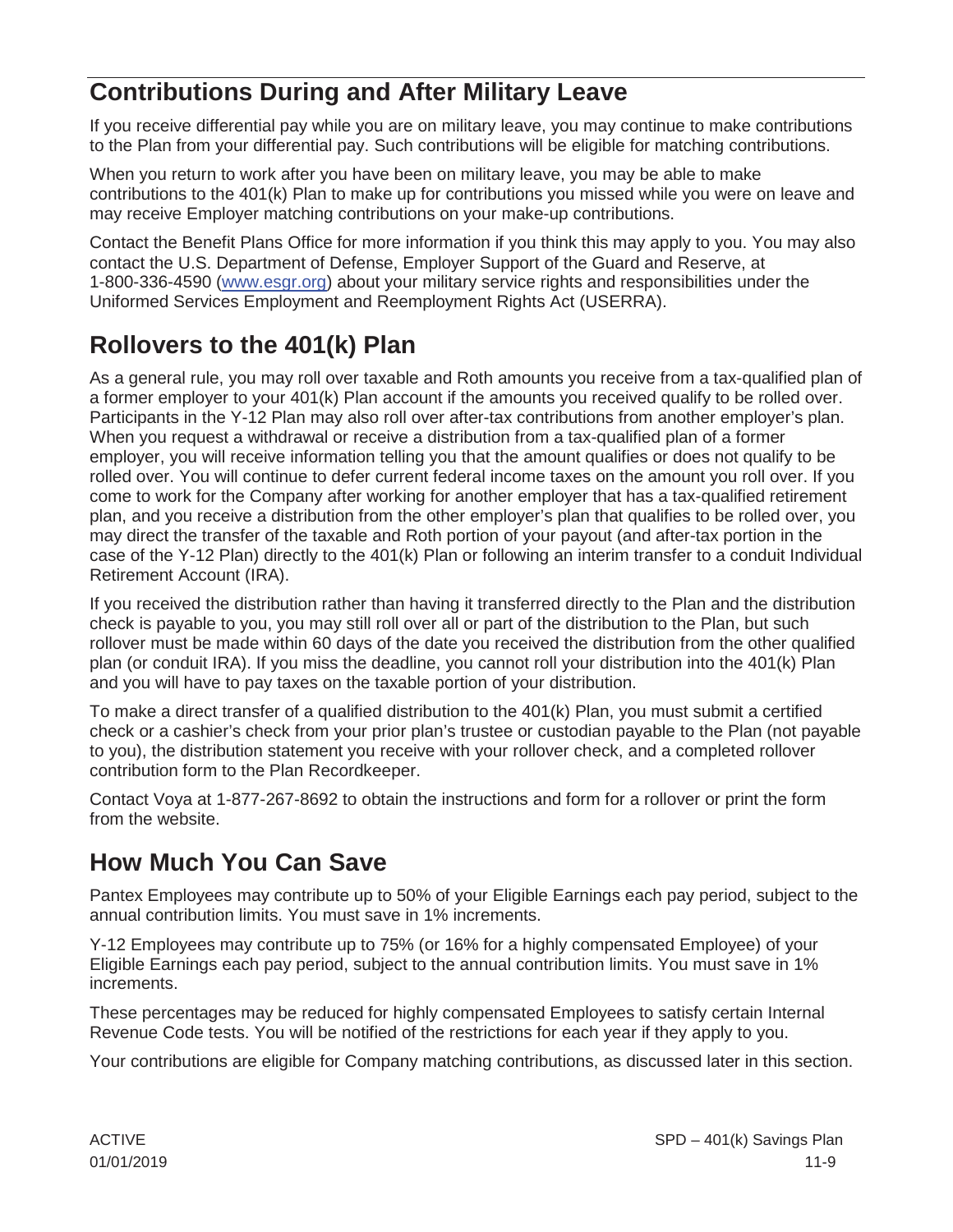### **Changing Your Contributions**

You can increase, decrease, or stop your contributions at any time by calling 1-877-267-8692 or online through your account. Changes will be sent to payroll and will be effective as soon as administratively possible, generally within two pay periods. The last election you made before the payroll processes will override any previous elections.

You can suspend or resume contributions at any time. When you resume your contributions, cash deposits to make up for the period of suspension will not be permitted. All contributions must be made by payroll deduction.

### **If You Contribute to Another Employer's Qualified 401(k) Plan During the Year**

If you contributed before-tax and/or Roth contributions to another employer's qualified 401(k) Savings Plan and then begin to contribute to this Plan in the same calendar year, your total annual before-tax and Roth contributions cannot exceed the IRS limit for the year. Be careful to track how much you contribute to this Plan so your total contributions between both plans do not exceed the contribution limit for the year. If you do exceed this limit, immediately contact Participant Services so any excess contribution amount that you made can be refunded by the legal deadline.

If you have questions about refunds, contact Participant Services.

### **Company Matching Contributions**

Each pay period, the Company will contribute a matching contribution as a percentage of your Eligible Earnings contributed to the Plan.

### **401(k) Company Matching Contributions**

### **Pantex Non-Bargaining Employees (not including Pantex Protective Force Officers)**

The Company provides non-bargaining Employees (not including Pantex Protective Force Officers) with a match of your contributions as follows:

- 100% of the first 2% of Eligible Earnings
- 50% of the next 4% of Eligible Earnings
- Maximum match is 4% of Eligible Earnings if you contribute at least 6%
- Amounts contributed over 6% of Eligible Earnings are not eligible for Company matching contributions

#### *Example*

Employee with \$50,000 of Eligible Earnings contributes 6% of Eligible Earnings for a total Employee contribution of \$3,000 per year. The Company has matching contributions of:

| 100% of the first 2% of Eligible Earnings: | $$1,000 \times 100\% = $1,0$ |
|--------------------------------------------|------------------------------|
| 50% of the next 4% of Eligible Earnings:   | $$2,000 \times 50\% = $1,0$  |
| Company matching contributions:            | \$2,000                      |

 $$1.000 \times 100\% = $1,000$  $$2,000 \times 50\% = $1,000$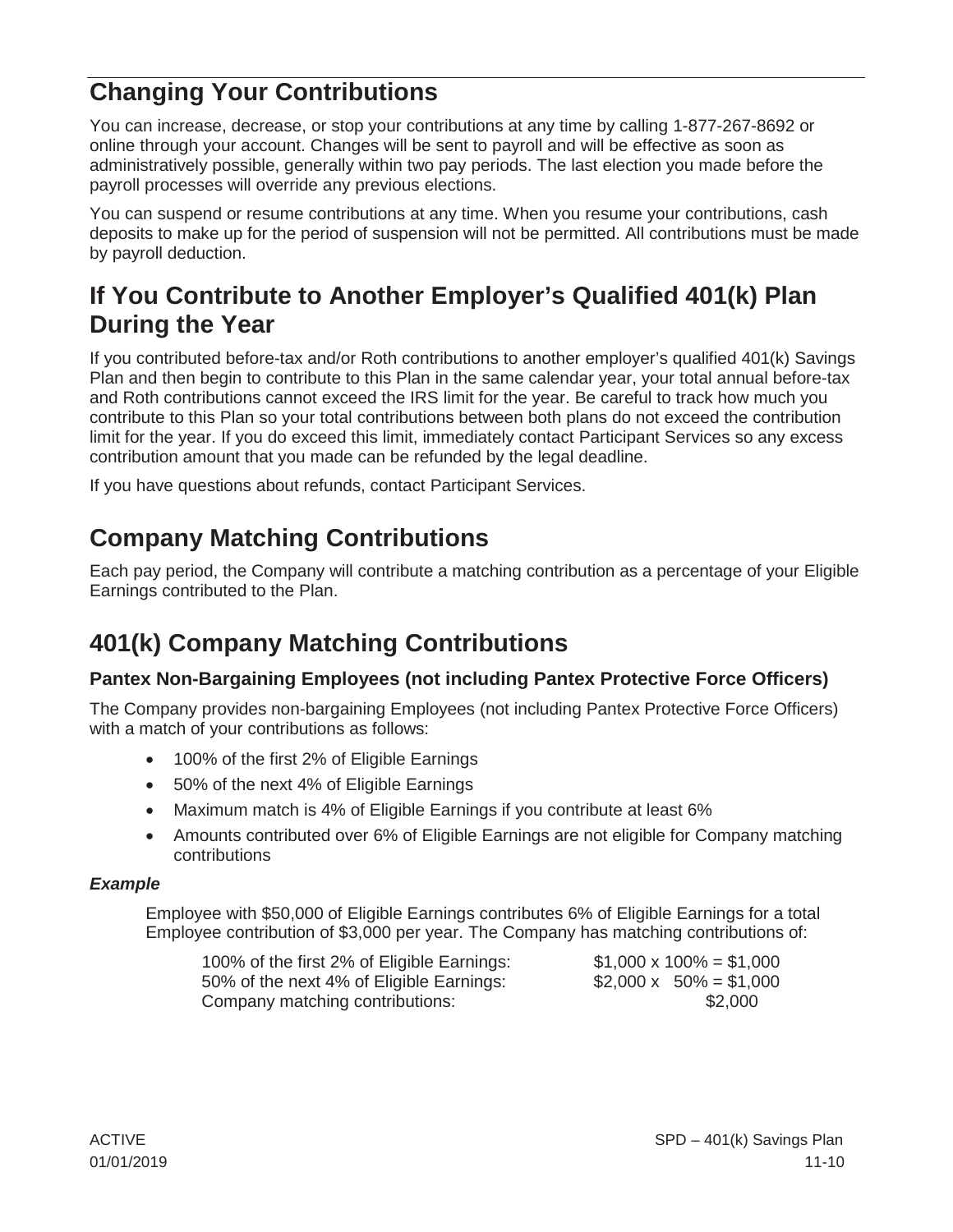### **Pantex Protective Force Officers – (Without Pension Benefits)**

The Company provides Pantex Protective Force Officers who are required to carry a weapon and to maintain physical requirements and are not eligible for the Pantex Guards Union (PGU) Pension Plan (either opted out of the Pension Plan to participate in the Enhanced 401(k) Savings Plan or were hired on or after 3/18/2002) with a matching contribution as follows:

- 100% of first 10% of Eligible Earnings
- Maximum match is 10% if you contribute at least 10%
- Amounts contributed over 10% are not eligible for Company matching contributions

#### *Example*

Employee with \$50,000 of Eligible Earnings contributes 10% of Eligible Earnings for a total Employee contribution of \$5,000 per year. The Company has a matching contribution of:

100% of the first 10% of Eligible Earnings: \$5,000 x 100% = \$5,000 Company matching contribution: \$5,000

#### **Pantex Protective Force Officers – (With Pension Benefits)**

The Company provides Pantex Protective Force Officers who are required to carry a weapon and to maintain physical requirements and are eligible for the Pantex Guards Union (PGU) Pension Plan (opted to remain in the Pension Plan and were hired before 3/18/2002), with a matching contribution as follows:

- 50% of first 8% of Eligible Earnings
- Maximum match is 4% if you contribute at least 8%
- Amounts contributed over 8% are not eligible for Company matching contributions

#### *Example*

Employee with \$50,000 of Eligible Earnings contributes 8% of Eligible Earnings for a total Employee contribution of \$4,000 per year. The Company has a matching contribution of:

50% of the first 8% of Eligible Earnings: \$4,000 x 50% = \$2,000 Company matching contribution: \$2,000

### **Metal Trades Council (MTC) – Hired After 1/1/2016**

The Company provides MTC Employees hired after 1/1/2016 with matching contributions as follows:

- 100% of first 2% of Eligible Earnings
- 50% of next 4% of Eligible Earnings
- Maximum match is 4% if you contribute at least 6%
- Amounts contributed over 6% are not eligible for Company matching contributions

#### *Example*

Employee with \$50,000 of Eligible Earnings contributes 6% of Eligible Earnings for a total Employee contribution of \$3,000 per year. The Company matching contributions would be:

100% of the first 2% of Eligible Earnings: \$1,000 x 100% = \$1,000 50% of the next 4% of Eligible Earnings:  $$2,000 \times 50\% = $1,000$ Company matching contributions: \$2,000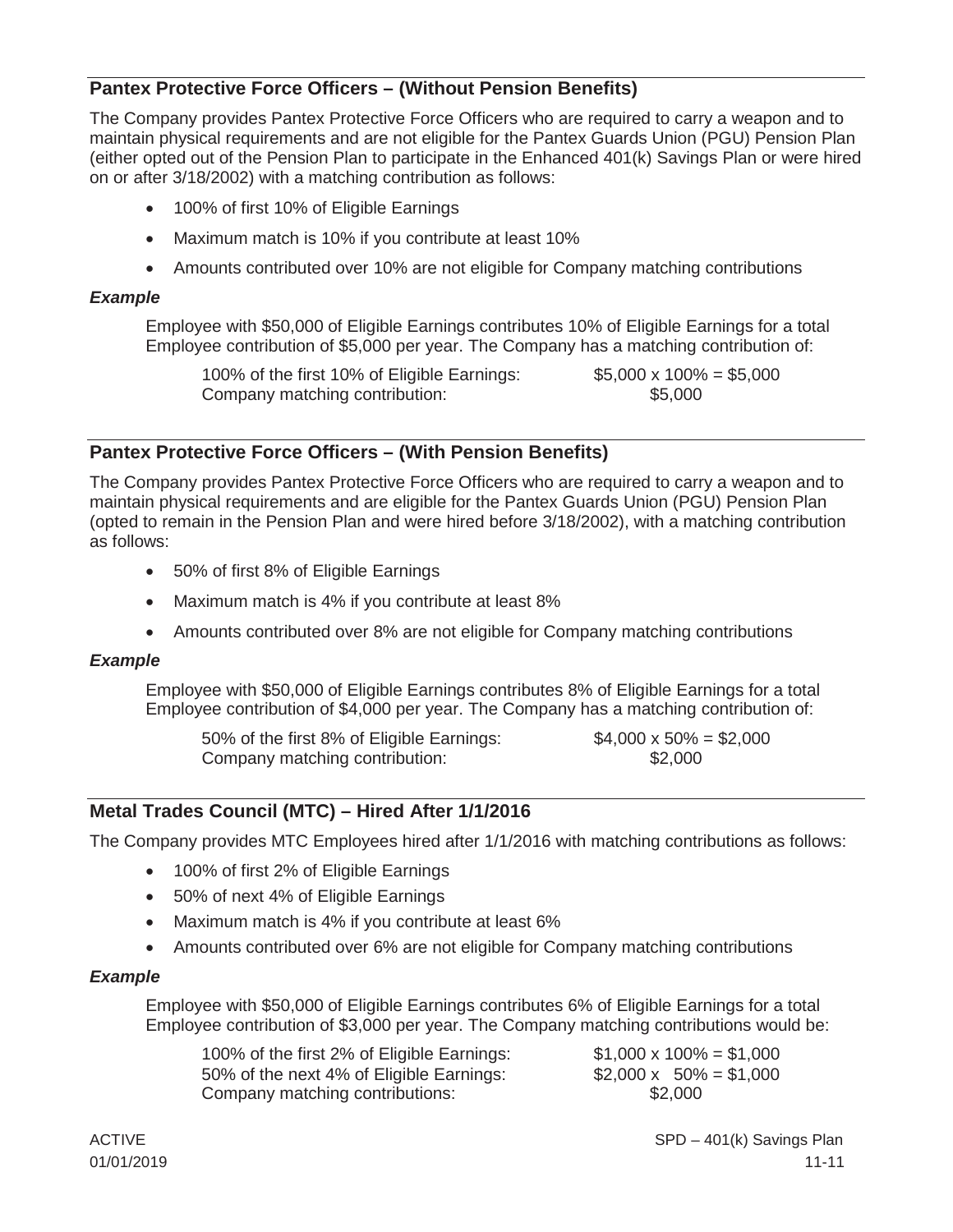### **Metal Trades Council (MTC) – Hired Before 1/1/2016**

The Company provides MTC Employees hired before 1/1/2016 with a matching contribution as follows:

- 62.5% of first 8% of Eligible Earnings
- Maximum match is 5% if you contribute at least 8%
- Amounts contributed over 8% are not eligible for Company matching contributions

#### *Example*

Employee with \$50,000 of Eligible Earnings contributes 8% of Eligible Earnings for a total Employee contribution of \$4,000 per year. The Company matching contribution would be:

> 62.5% of the first 8% of Eligible Earnings:  $$4,000 \times 62.5\% = $2,500$ Company matching contribution would be: \$2,500

#### **Pantex Guards Union (PGU) – Hired before 3/18/2002 and Opted Out of the Pension Plan or Hired on/after 3/18/2002 (not eligible for the Pension Plan)**

The Company provides PGU Employees who were either hired before 3/18/2002 and opted out of the Pension Plan in favor of an Enhanced 401(k) match, or were hired on or after 3/18/2002, with a matching contribution as follows:

- 100% of first 10% of Eligible Earnings
- Maximum match is 10% if you contribute at least 10%
- Amounts contributed over 10% are not eligible for Company matching contributions

#### *Example*

Employee with \$50,000 of Eligible Earnings contributes 10% of Eligible Earnings for a total Employee contribution of \$5,000 per year. The Company matching contribution would be:

100% of the first 10% of Eligible Earnings: \$5,000 x 100% = \$5,000 Company matching contribution: \$5,000

#### **Pantex Guards Union (PGU) – Hired before 3/18/2002 and Opted to Remain in the Pension Plan**

The Company provides PGU Employees hired before 3/18/2002 who opted to remain in the PGU Pension Plan with a matching contribution as follows:

- 50% of first 8% of Eligible Earnings
- Maximum match is 4% if you contribute at least 8%
- Amounts contributed over 8% are not eligible for Company matching contributions

#### *Example*

Employee with \$50,000 of Eligible Earnings contributes 8% of Eligible Earnings for a total Employee contribution of \$4,000 per year. The Company matching contribution would be:

| 50% of the first 8% of Eligible Earnings: | $$4,000 \times 50\% = $2,000$ |
|-------------------------------------------|-------------------------------|
| Company matching contribution:            | \$2,000                       |

PGU employees receive a \$500 employer contribution with the first paycheck of each year.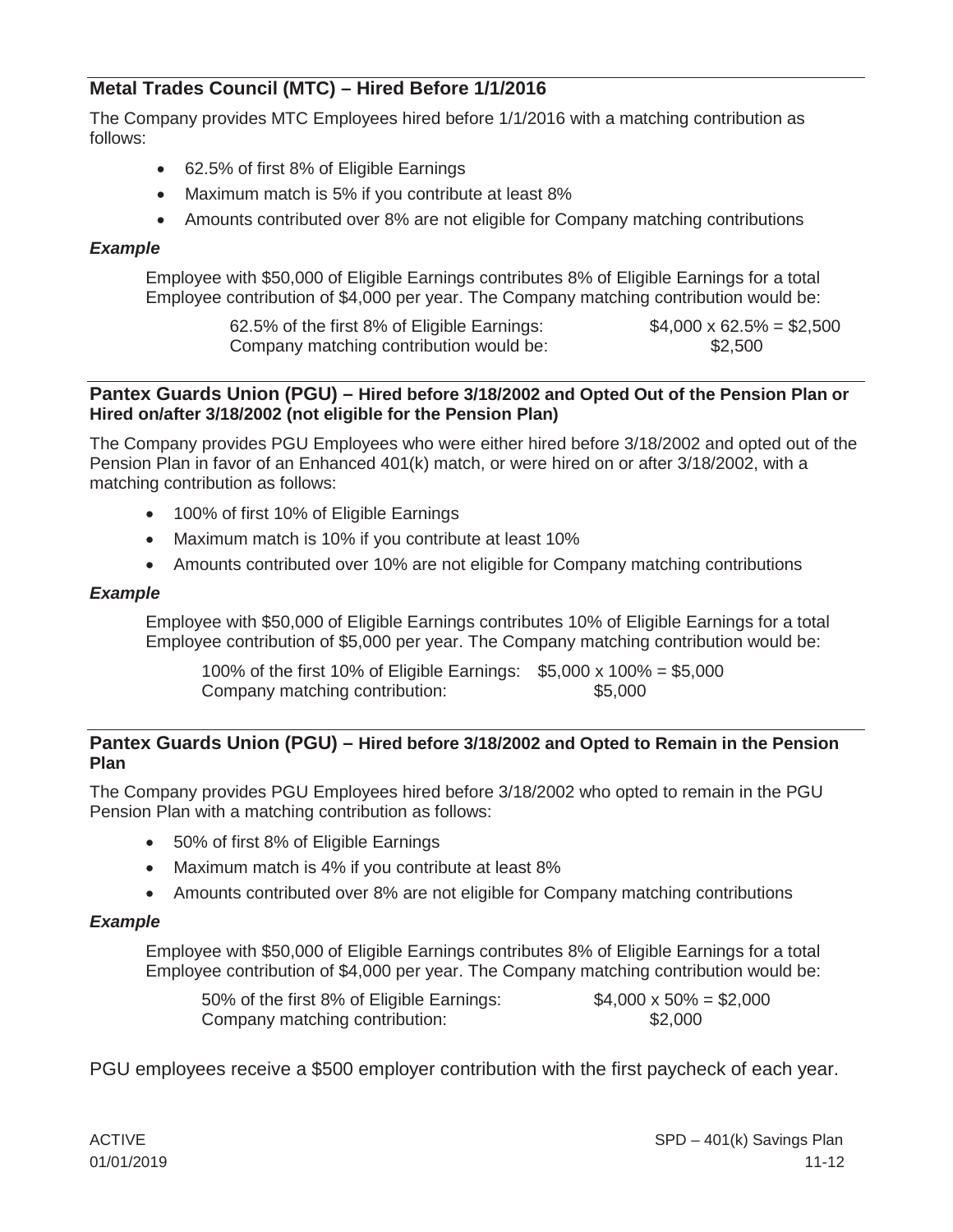### **Y-12 Non-Bargaining and Y-12 Fire Captains and Lieutenants (FCLT) Employees**

The Company provides Y-12 non-bargaining and FCLT Employees with a match of your contributions as follows:

- 100% of the first 2% of Eligible Earnings
- 50% of the next 4% of Eligible Earnings
- Maximum match is 4% of Eligible Earnings if you contribute at least 6%
- Amounts contributed over 6% of Eligible Earnings are not eligible for Company matching contributions

#### *Example*

Employee with \$50,000 of Eligible Earnings contributes 6% of Eligible Earnings for a total Employee contribution of \$3,000 per year. The Company has matching contributions of:

100% of the first 2% of Eligible Earnings: \$1,000 x 100% = \$1,000 50% of the next 4% of Eligible Earnings:  $$2,000 \times 50\% = $1,000$ Company matching contributions: \$2,000

### **Atomic Trades and Labor Council (ATLC) and United Steel Workers (USW)**

The Company provides ATLC and USW Employees with a matching contribution as follows:

- 100% of first 2% of Eligible Earnings
- 50% of next 4% of Eligible Earnings
- Maximum match is 4% of Eligible Earnings if you contribute at least 6%
- Amounts contributed over 6% of Eligible Earnings are not eligible for Company matching contributions

#### *Example*

Employee with \$50,000 of Eligible Earnings contributes 6% of Eligible Earnings for a total Employee contribution of \$3,000 per year. The Company matching contributions would be:

100% of the first 2% of Eligible Earnings: \$1,000 x 100% = \$1,000 50% of the next 4% of Eligible Earnings:  $$2,000 \times 50\% = $1,000$ Company matching contribution: \$2,000

#### **International Guards Union of America (IGUA) Central Alarm Station Operators, Central Training Facility Instructors, and Beta 9 Operators**

The Company provides IGUA Central Alarm Station Operators, Central Training Facility Instructors, and Beta 9 Operator Employees with a matching contributions as follows:

- 100% of first 5% of Eligible Earnings
- Maximum match is 5% if you contribute at least 5%
- Amounts contributed over 5% are not eligible for Company matching contributions

#### *Example*

Employee with \$50,000 of Eligible Earnings contributes 5% of Eligible Earnings for a total Employee contribution of \$2,500 per year. The Company matching contribution would be:

| 100% of the first 5% of Eligible Earnings: | $$2,500 \times 100\% = $2,500$ |
|--------------------------------------------|--------------------------------|
| Company matching contribution:             | \$2,500                        |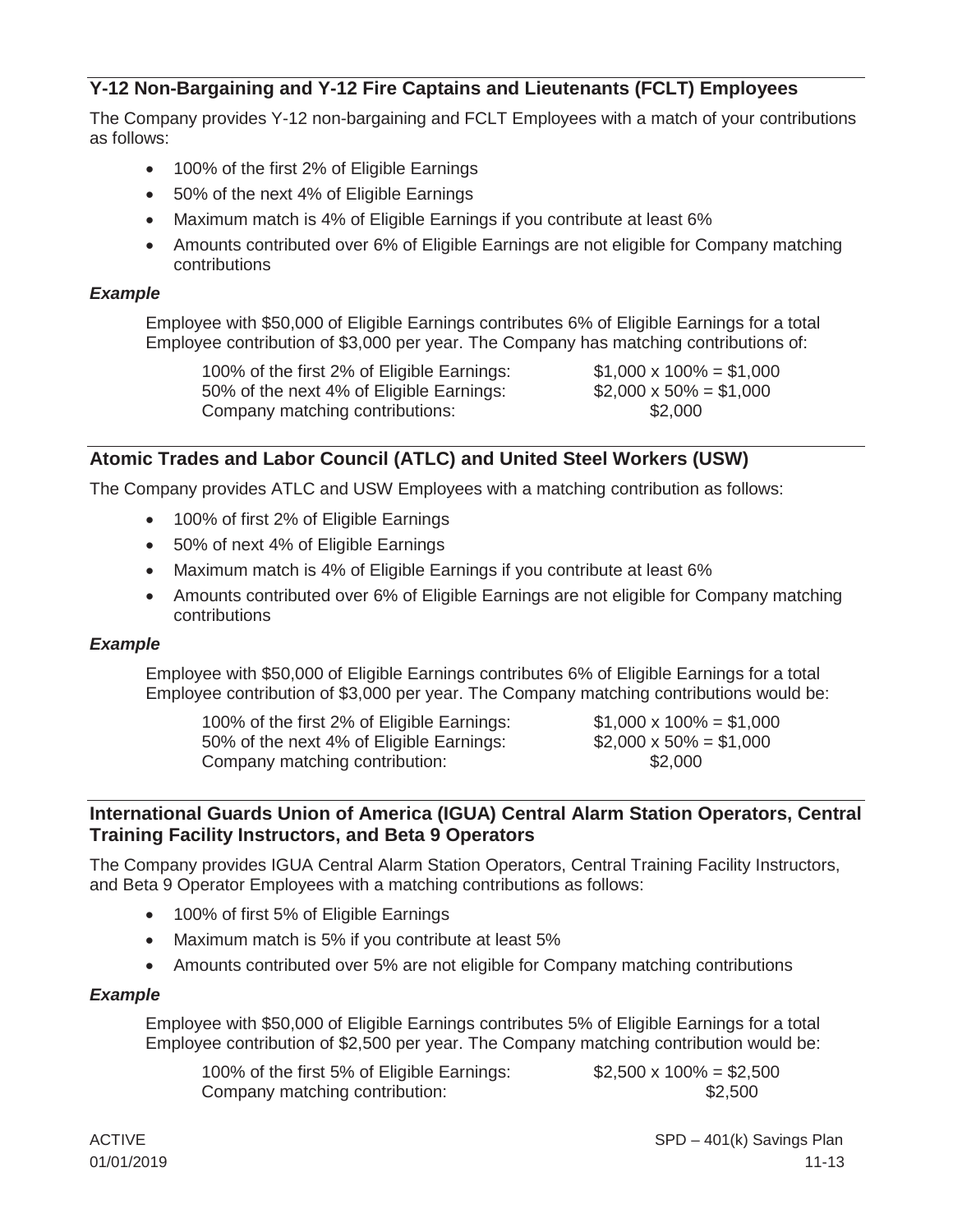### **International Guards Union of America (IGUA) Security Police Officers**

The Company provides IGUA Security Police Officer Employees with a matching contribution as follows:

- 100% of first 6% of Eligible Earnings
- Maximum match is 6% if you contribute at least 6%
- Amounts contributed over 6% are not eligible for Company matching contributions

#### *Example*

Employee with \$50,000 of Eligible Earnings contributes 6% of Eligible Earnings for a total Employee contribution of \$3,000 per year. The Company matching contribution would be:

100% of the first 6% of Eligible Earnings: \$3,000 x 100% = \$3,000 Company matching contribution:  $$3,000$ 

## **Enhanced Defined Contribution Program**

**Eligible Employees at Pantex and Y-12 will receive this contribution regardless of participation in the Savings Plan.**

#### **Pantex Non-Bargaining – Not Eligible or Not Vested in the Pantex Non-Bargaining Pension Plan**

Pantex non-bargaining Employees who were not vested in the Pension Plan as of 2/20/2012 or who were hired on or after 2/20/2012 are eligible to receive an additional non-discretionary contribution under the 401(k) Savings Plan. This non-discretionary contribution is funded totally by the Company and is based upon years of service as follows:

- Eless than 5 years of service  $-3\%$  of Eligible Earnings
- $\bullet$  5 years of service or more  $-4\%$  of Eligible Earnings

**Note:** Pantex Protective Force Officers are not eligible for the Enhanced Defined Contribution Plan.

### **MTC – Hired on or After 1/1/2016**

Metal Trades Council (MTC) Employees hired on or after 1/1/2016 receive additional Employer contributions in their 401(k) (in lieu of pension benefits) as follows:

- Eless than 5 years of service  $-3\%$  of Eligible Earnings
- $\bullet$  5 years of service or more  $-4\%$  of Eligible Earnings

**Note:** MTC Employees hired before 1/1/2016 are not eligible for the Enhanced Defined Contribution Plan.

### **Y-12 Non-Bargaining and FCLT – Hired on or After 1/1/2012**

Y-12 non-bargaining and FCLT Employees who were hired on or after 1/1/2012 and not vested in the Pension Plan are eligible to receive an additional non-discretionary contribution under the 401(k) Savings Plan. This non-discretionary contribution is funded totally by the Company. It is based upon your years of service as follows:

- Eless than 5 years of service  $-3\%$  of Eligible Earnings
- $\bullet$  5 or more years of service  $-4\%$  of Eligible Earnings

**Note:** Y-12 non-bargaining and FCLT Employees hired before 1/1/2012 are not eligible for the Enhanced Defined Contribution Plan.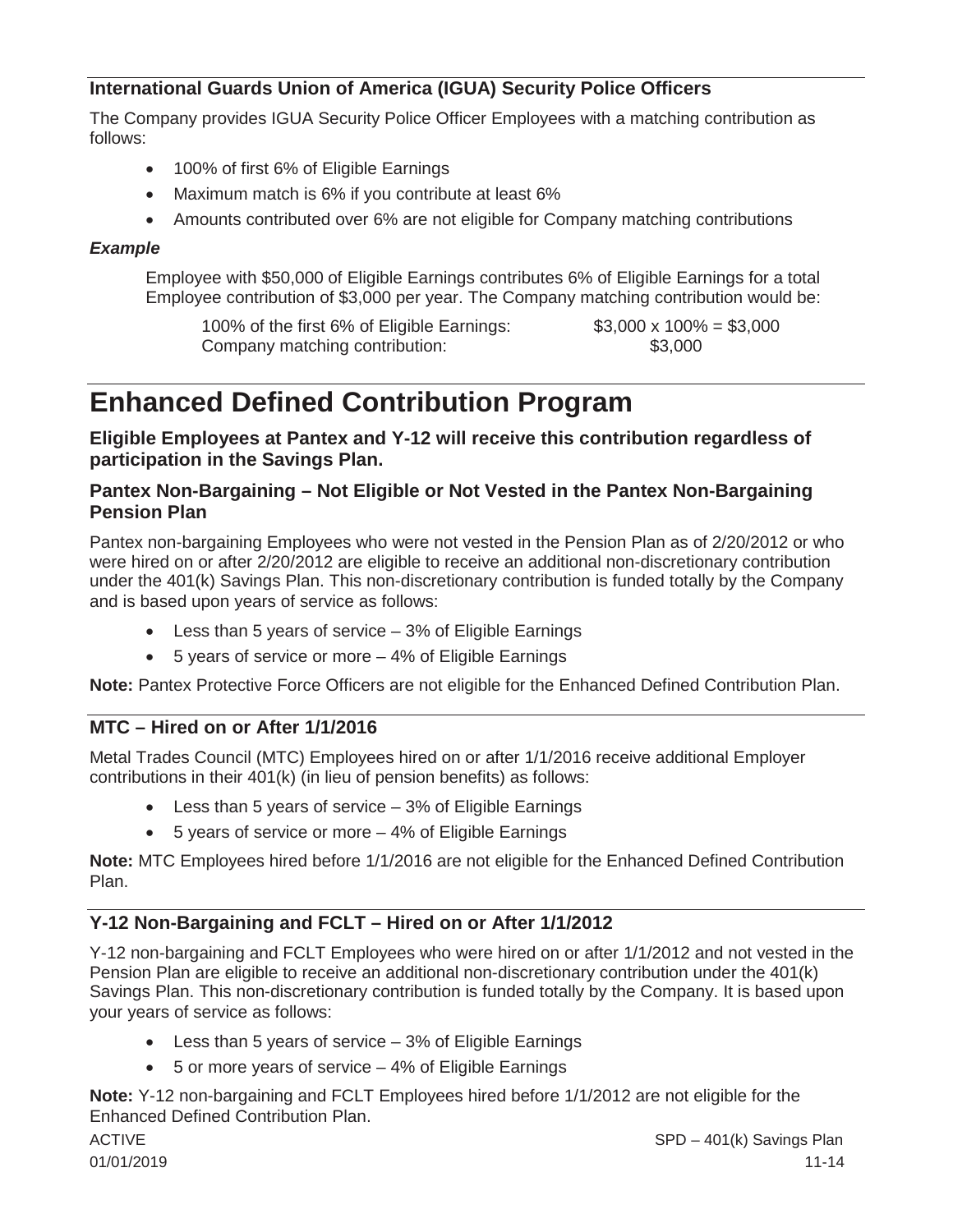#### **ATLC and IGUA Central Alarm Station Operators, Central Training Facility Instructors, and Beta 9 Operators – Hired on or After 1/1/2016**

ATLC and IGUA Central Alarm Station Operators, Central Training Facility Instructors, and Beta 9 Operators Employees who were hired on or after 1/1/2016 receive additional Employer contributions in their 401(k) (in lieu of pension benefits) as follows:

- Eless than 5 years of service  $-3\%$  of Eligible Earnings
- $\bullet$  5 or more years of service  $-4\%$  of Eligible Earnings

**Note:** ATLC and IGUA Central Alarm Station Operators, Central Training Facility Instructors, and Beta 9 Operators hired before 1/1/2016 are not eligible for the Enhanced Defined Contribution Plan.

### **IGUA Security Police Officers – Hired on or After 8/15/2016**

IGUA Security Police Officers Employees who were hired on or after 8/15/2016 receive additional Employer contributions in their 401(k) (in lieu of pension benefits) as follows:

- Eless than 5 years of service  $-3\%$  of Eligible Earnings
- $\bullet$  5 or more years of service  $-4\%$  of Eligible Earnings

**Note:** IGUA Security Police Officers hired before 8/15/2016 are not eligible for the Enhanced Defined Contribution Plan.

#### **USW – Hired on or After 2/1/2016**

USW Employees who were hired on or after 2/1/2016 receive additional Employer contributions in their 401(k) (in lieu of pension benefits) as follows:

- Eless than 5 years of service  $-3\%$  of Eligible Earnings
- $\bullet$  5 or more years of service  $-4\%$  of Eligible Earnings

**Note:** USW hired before 2/1/2016 are not eligible for the Enhanced Defined Contribution Plan.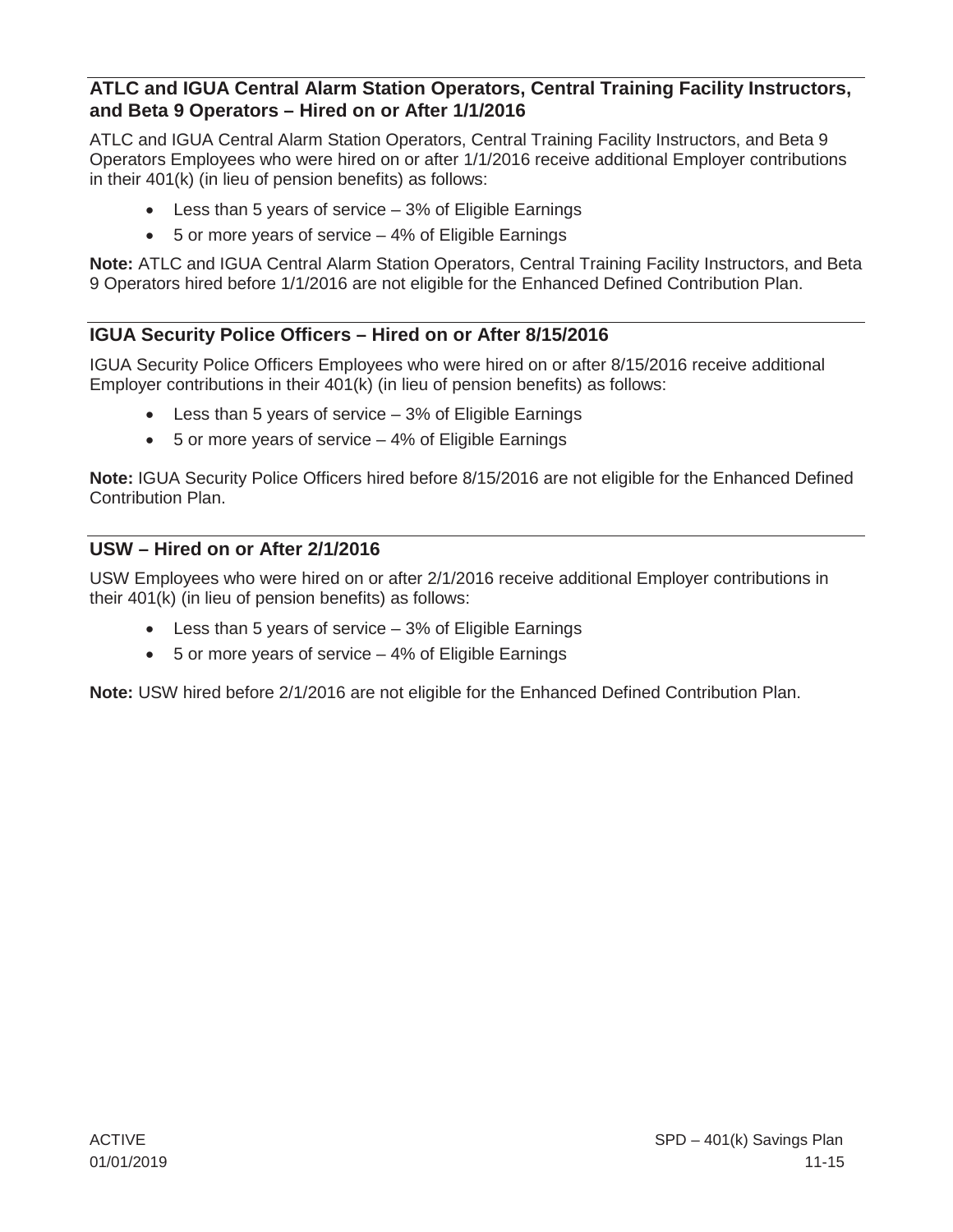## **Vesting**

You are 100% vested in your own contributions and any rollover contributions as adjusted for investment earnings and losses. Company matching contributions and Enhanced Defined Employer Contributions are vested based on years of Credited Service (as defined in the Glossary) as follows:

### **401(k) Savings Plan Company Matching Contributions: Pantex**

| Pantex Non-Bargaining Employees Hired Before January 1, 2015      |                       |  |
|-------------------------------------------------------------------|-----------------------|--|
| <b>Years of Credited Service</b>                                  | Percentage (%) Vested |  |
| Year 2                                                            | 20%                   |  |
| Year 3                                                            | 100%                  |  |
| Pantex Non-Bargaining Employees Hired On or After January 1, 2015 |                       |  |
| <b>Years of Credited Service</b>                                  | Percentage (%) Vested |  |
| Year 3                                                            | 100%                  |  |
| MTC Employees Hired On or After January 1, 2016                   |                       |  |
| <b>Years of Credited Service</b>                                  | Percentage (%) Vested |  |
| Year 3                                                            | 100%                  |  |
| <b>Pantex Protective Force Officers and PGU Employees</b>         |                       |  |
| <b>Years of Credited Service</b>                                  | Percent (%) Vested    |  |
| Year 2                                                            | 20%                   |  |
| Year <sub>3</sub>                                                 | 40%                   |  |
| Year 4                                                            | 60%                   |  |
| Year 5                                                            | 80%                   |  |
| Year 6                                                            | 100%                  |  |

| MTC Employees Hired Before January 1, 2016 |                    |  |
|--------------------------------------------|--------------------|--|
| <b>Years of Credited Service</b>           | Percent (%) Vested |  |
| Year 2                                     | 20%                |  |
| Year 3                                     | 40%                |  |
| Year 4                                     | 60%                |  |
| Year 5                                     | 80%                |  |
| Year 6                                     | 100%               |  |

### **401(k) Savings Plan Company Matching Contributions: Y-12**

| <b>All Employees</b>             |                       |
|----------------------------------|-----------------------|
| <b>Years of Credited Service</b> | Percentage (%) Vested |
| Year 3                           | 100%                  |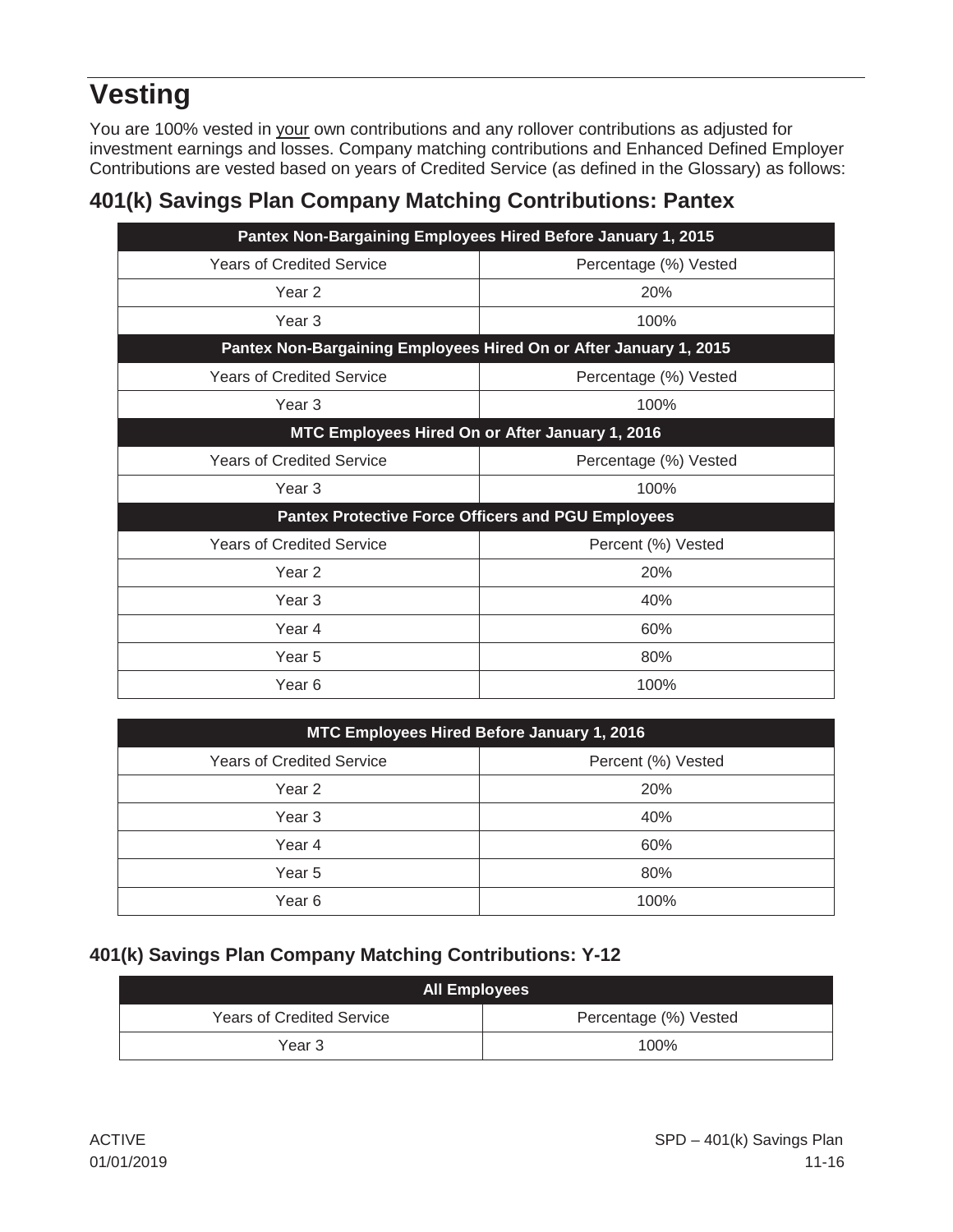### **Enhanced Defined Contributions**

For Pantex and Y-12 Employees, the Enhanced Defined Contribution Plan Employer contributions are vested as follows:

| <b>Pantex and Y-12</b>           |                       |
|----------------------------------|-----------------------|
| <b>Years of Credited Service</b> | Percentage (%) Vested |
| Year 2                           | 20%                   |
| Year 3                           | 40%                   |
| Year 4                           | 60%                   |
| Year 5                           | 80%                   |
| Year 6                           | 100%                  |

You will become 100% vested in all Company matching contributions and Enhanced Defined Contributions, adjusted for investment earnings and losses, when you:

- Reach age 65 (normal retirement age) while a Company Employee
- Retire and are eligible to receive an immediate Pension from the Pension Plan
- Leave the Company because you are Totally and Permanently Disabled, die, or are involuntarily terminated for reasons other than cause

### **Investment Options**

You may choose to have your contributions and the Company contributions invested in any one or a combination of the 401(k) Plan's investment funds in increments of 1%. The funds are valued each day the stock markets are open.

The Benefits and Investment Committee (the "Committee"), with the assistance of a professional investment consulting firm, reviews fund performance on a regular basis, as well as each fund's strategy and goals. Based on its review, the Committee may change investment fund offerings (including eliminating particular funds) at times. When this occurs, you will be notified. The Committee may freeze or change the funds at any time. The Committee has designated target date funds as the "qualified default investment alternative." If you do not direct the investment of your account, your account will automatically be invested in the target date fund closest to your 65<sup>th</sup> birthday.

Any investment involves some degree of financial risk. Actual investment results for your 401(k) Plan contributions will vary depending on the fund or funds in which they are invested. Investment information can be found online at https://cns.voya.com.

You will be furnished information on a regular and periodic basis describing the various investment funds offered under the Plan. This information will describe and compare the various funds available. It will also describe such items as fees or similar charges under the fund and the mechanics of directing Plan investments. Fund information is available from the website, including copies of the most recent prospectuses and financial statements of the investment funds.

Neither the Company, the 401(k) Plan, nor the Committee makes any representation that the past performance of these funds is a guarantee or indicative of their future performance. The funds are not protected by any federal or state deposit insurance plan. The 401(k) Plan is intended to constitute a plan described in Section 404(c) of the Employee Retirement Income Security Act of 1974 (ERISA). Fiduciaries may be relieved of liability for any losses that are the result of investment instructions given by you or your beneficiary.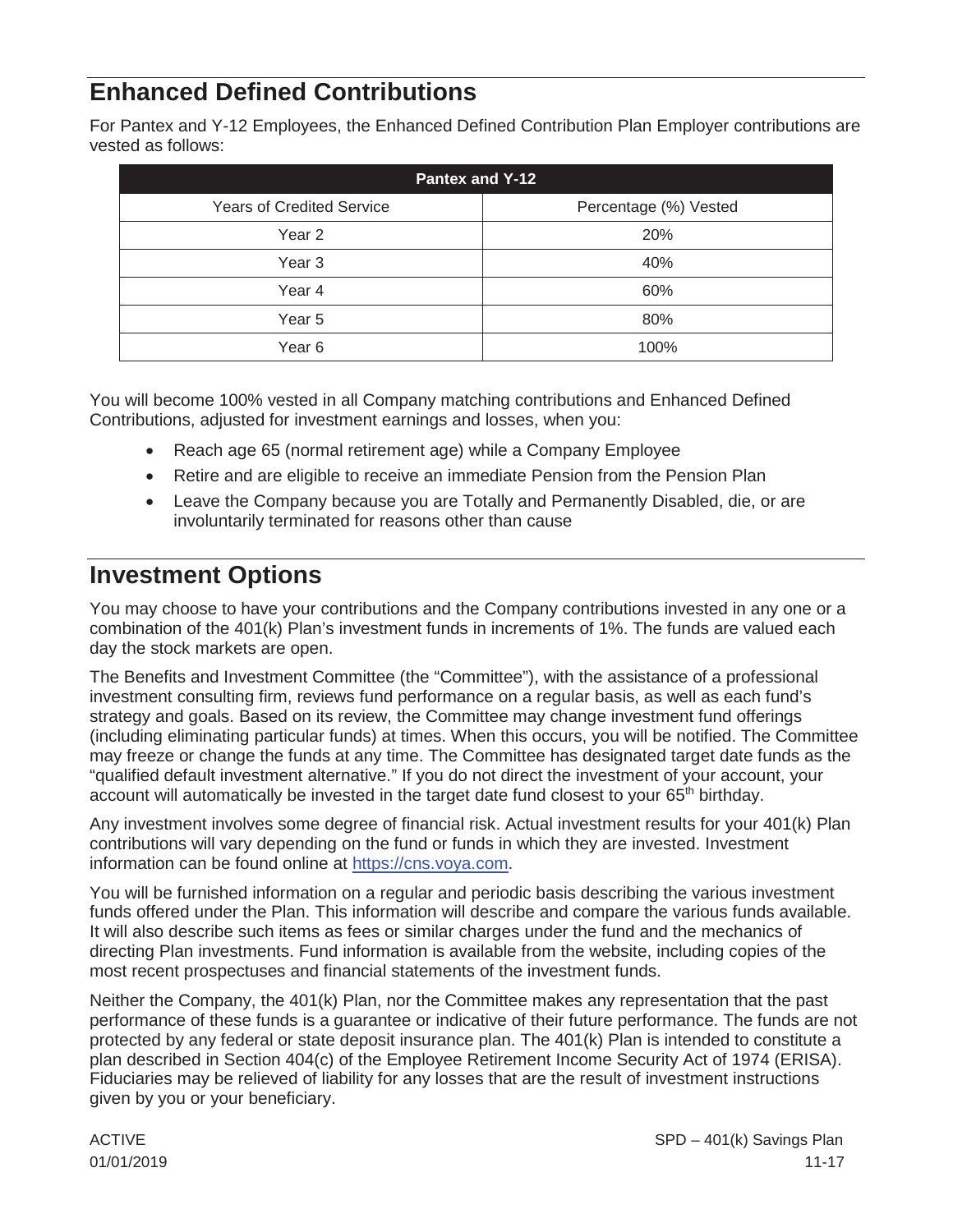## **Investment Earnings**

Investment earnings include interest, dividends, and market gains/losses resulting from your investments in any of the 401(k) Plan's funds. Returns you may earn on your investments are continually reinvested in the funds you have chosen.

### **Changing Your Investments**

You may change your investment choice for future contributions – in 1% increments – at any time by:

- Calling 1-877-267-8692
- Accessing your online account

The last change you make before 3:00 p.m. central time, 4:00 p.m. eastern time, or before the market closes if earlier, will override any previous changes made that day. Your changes will be effective with the next deposit of your contributions.

You can also transfer existing balances among the investment options. Transfers completed before 3:00 p.m. central time, 4:00 p.m. eastern time, will be effective that day, assuming it is a business day and the New York Stock Exchange is open. Otherwise, changes will be effective the next business and market trading day. Confirmation of your transaction will be mailed within three business days.

## **Transaction Processing**

The transactions you request will ordinarily be processed within the times specified in this SPD. However, in certain circumstances, such as technical problems with the website or telephone service, you may experience difficulty in making your request or your transaction may be delayed.

Telephone service can be interrupted from time to time and, further, a high volume of telephone calls can overload the system and prevent calls from being answered. Transactions may also be delayed, for example, if market conditions require a daily volume limit on trades in an asset, there is suspension in trading of an asset, or in the event of a major market or systems disruption. You will be informed if a transaction is not completed on the day requested, and the transaction will be completed as soon as administratively possible thereafter, based on the unit prices in effect when the transaction is completed.

### **Reward vs. Risk**

One way to think of the gain or loss potential of an investment is to think of the potential for reward or the level of risk it offers. Generally, investments with more risk to principal have the potential to yield higher returns over a longer period of time than investments with less risk. No one can tell you what balance of reward vs. risk is right for you. It is up to you to decide. When making your decision, ask yourself the following questions:

### x **When will you need the money in your accounts?**

If you are a long way from retirement and investing for the long-term, you may want to consider more aggressive investment choices with higher risks. But you must be prepared to weather the ups and downs of the market and possible loss of your investment. However, stability in your investments may be more important if you have a shorter time frame.

### x **What are your investment goals?**

You may be concerned about preserving your account balances while earning a steady rate of return. Or, you may want investments that offer the prospect of substantial growth. Keep in mind that your investment objectives may change depending on how close you are to retirement and your financial goals.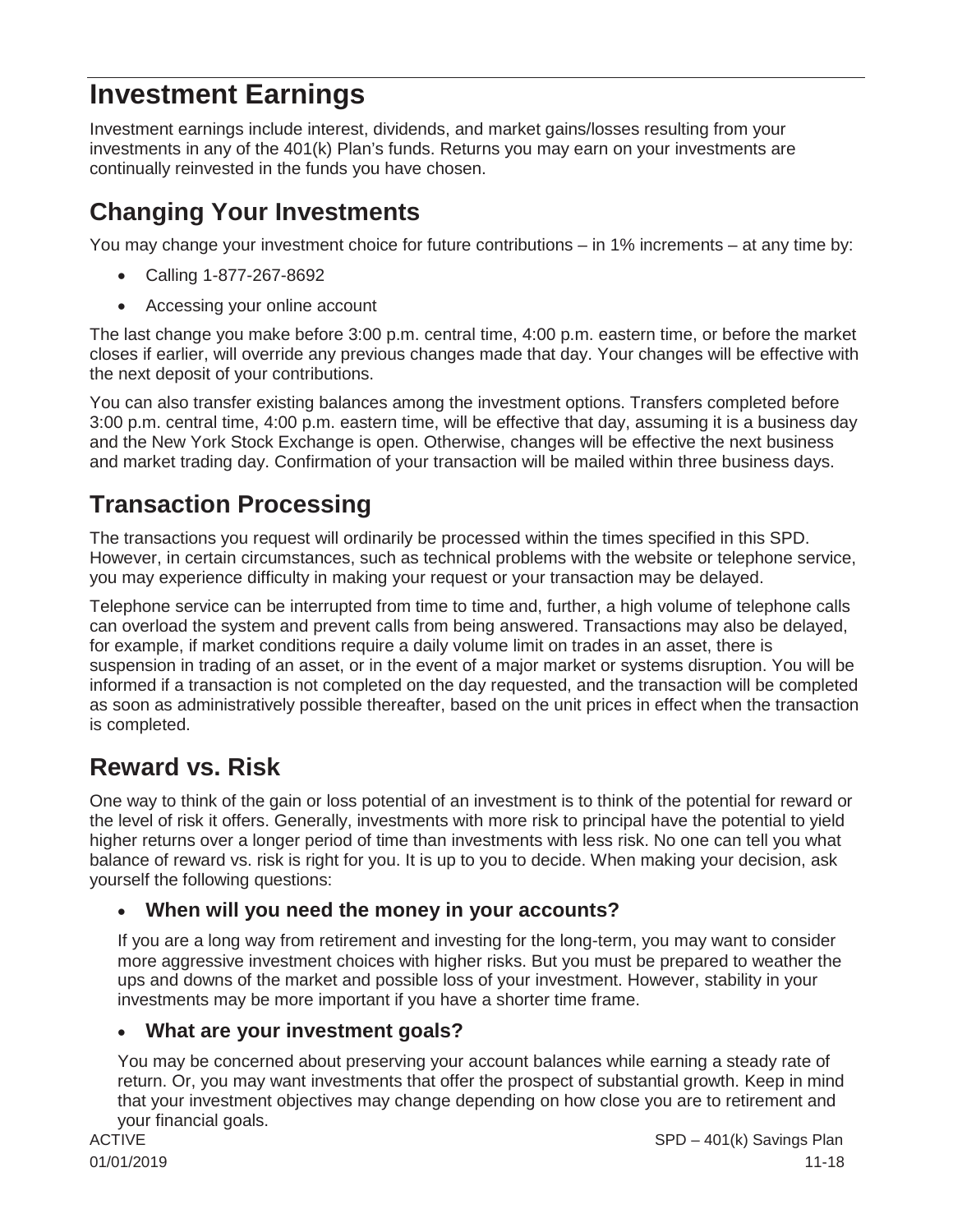### x **What is your financial situation?**

Figure out how much money you can afford to save. It may be more than you think. If you save a small amount on a before-tax basis, with the tax savings you receive from before-tax contributions, your take-home pay may not be reduced as much as you expect.

### x **Are your investments sufficiently diversified?**

Investment professionals seek to reduce risk by diversifying their investments – not putting too many eggs in one basket. They may diversify over different types of investments, such as stocks and bonds, and within types of investments by buying stocks and bonds of a number of different companies. Since most of the funds offered under the 401(k) Plan are made up of several different investments, there is a basic level of diversification within most funds. However, you can further diversify by investing in funds to take advantage of the different investment objectives and strategies offered by the funds. If you invest in the target date funds, they are diversified and take into account when you will reach normal retirement age.

## **Loans from Your Account**

Although the 401(k) Plan is meant to help you save for the future, you have some access to your funds today through loans and withdrawals.

You may borrow money from a portion of your vested account balance and pay back the loan through payroll deduction. You will repay loan amounts, plus interest, back to your 401(k) Plan account. You will not be taxed on the money you borrow from your account, provided you repay the loan as required, and any interest that you pay is credited to your account. Loan payments are made on an after-tax basis.

There are two types of loans available to Employees—general and residential. General loans are available for any reason. Residential loans are for the purchase or building of your primary residence. You may only have one general loan and one residential loan outstanding at any one time. There is a 30-day waiting period between loan payoff and getting a new loan.

## **Taking a Loan**

#### **For a general loan:**

- Log on to your account or call Participant Services to find out the maximum loan amount available to you and current interest rates.
- Select the loan amount and terms that best suit your needs.

You will be mailed a check and loan disclosure statement to your address on record, generally within three business days. The check and loan disclosure statement constitute your legal notification of your loan responsibilities. Your endorsement indicates your acceptance of those responsibilities and your promise to repay the loan within the agreed-upon period.

#### **For a residential loan:**

- Log on to your account or call Participant Services to request a residential loan package, which will include a promissory note.
- Sign and return the application along with any other paperwork to the Recordkeeper within 60 days of the date on the note.

You will be mailed a check and loan disclosure statement, generally within three business days after your loan is approved. The check and the loan disclosure statement constitute your legal notification of your loan responsibilities and your promise to repay the loan within the agreed-upon period.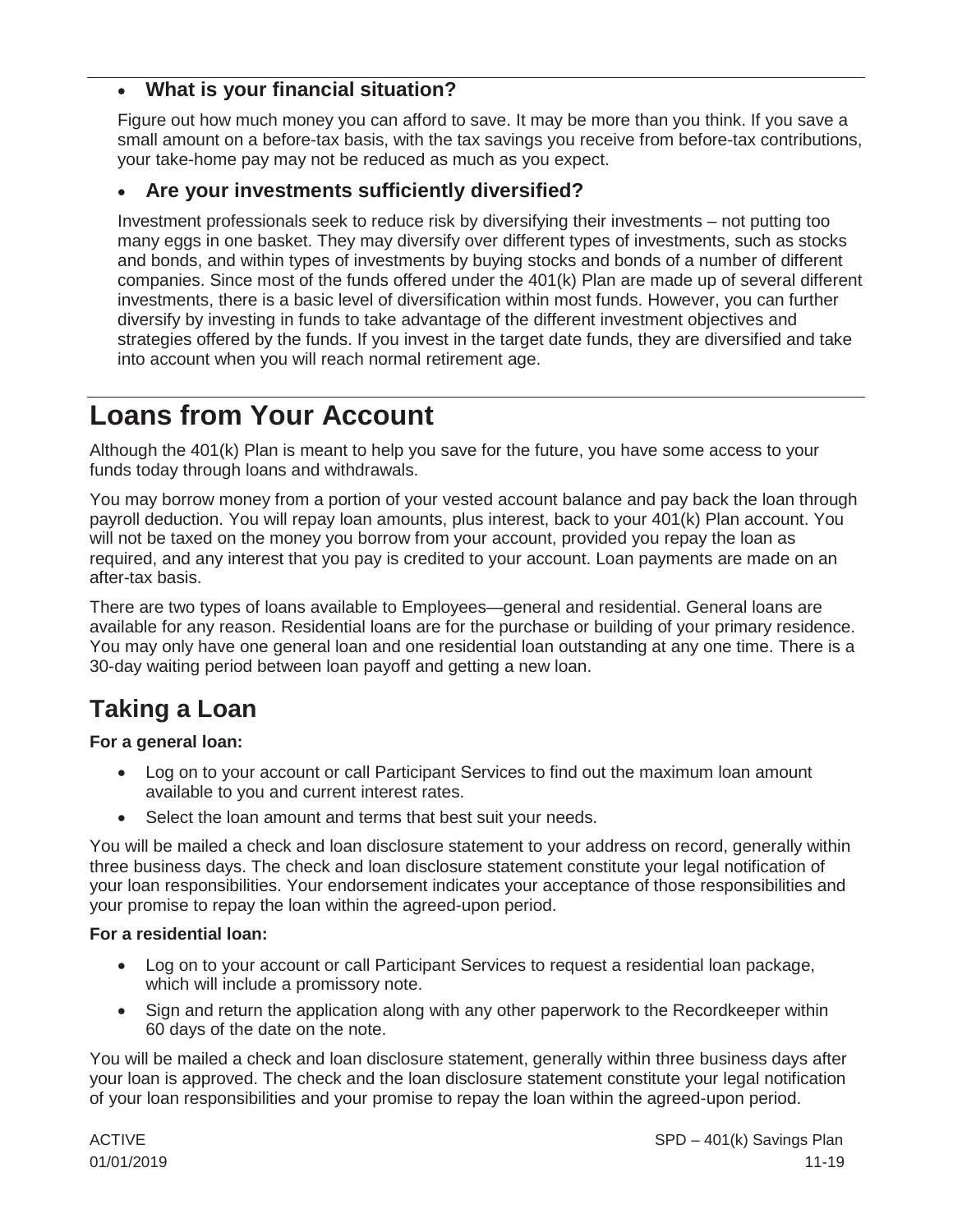### **Loan Amounts**

The maximum amount available for loans at any one time is the lesser of:

- 50% of your vested account balance at the time of the loan
- \$50,000 minus your highest outstanding loan balance during the previous 12 months

Maximum total amount of all loans may not exceed \$50,000 in a 12-month period.

Your account balance is based on the market value of the funds at the time the loan is requested. The minimum loan amount is \$1,000.

For information about the maximum loan amount available to you, check your account online or call the appropriate Recordkeeper.

## **Loan Fee**

There is a one-time, non-refundable loan origination fee of \$75 for each loan. This fee will be deducted from your account balance after the loan has been granted, and will be taken from your most conservative investment fund for the Y-12 Plan (as determined by the Recordkeeper).

At Pantex, the \$75 fee is deducted pro-rata from the Participant's investment funds.

### **Interest Rate**

The loan interest rate used for the entire term of the loan is the Reuters Prime Rate plus 1%, as published in The Wall Street Journal on the first business day of the month preceding the month in which the loan is requested. The rate in effect when you take a loan is the rate you will pay for the term of your loan. Under current federal income tax law, none of the interest on a loan from the 401(k) Plan is tax-deductible.

## **Loan Funding**

If your loan is approved, a loan account is set up in your name. At Y-12, the loan amount is taken proportionally from the investment funds in which you have elected to invest your different types of savings in this order:

- 1. From your vested Company matching contributions associated with before-tax accounts
- 2. From your vested Company matching contributions associated with after-tax accounts
- 3. From any before-tax rollover contributions and then any after-tax rollover contributions
- 4. From your Roth contributions and then your Roth rollover contributions

At Pantex, the loan amount is taken pro-rata from all Participant funds and all sources based on the balance in that fund/source to the total balance in the Participant's account.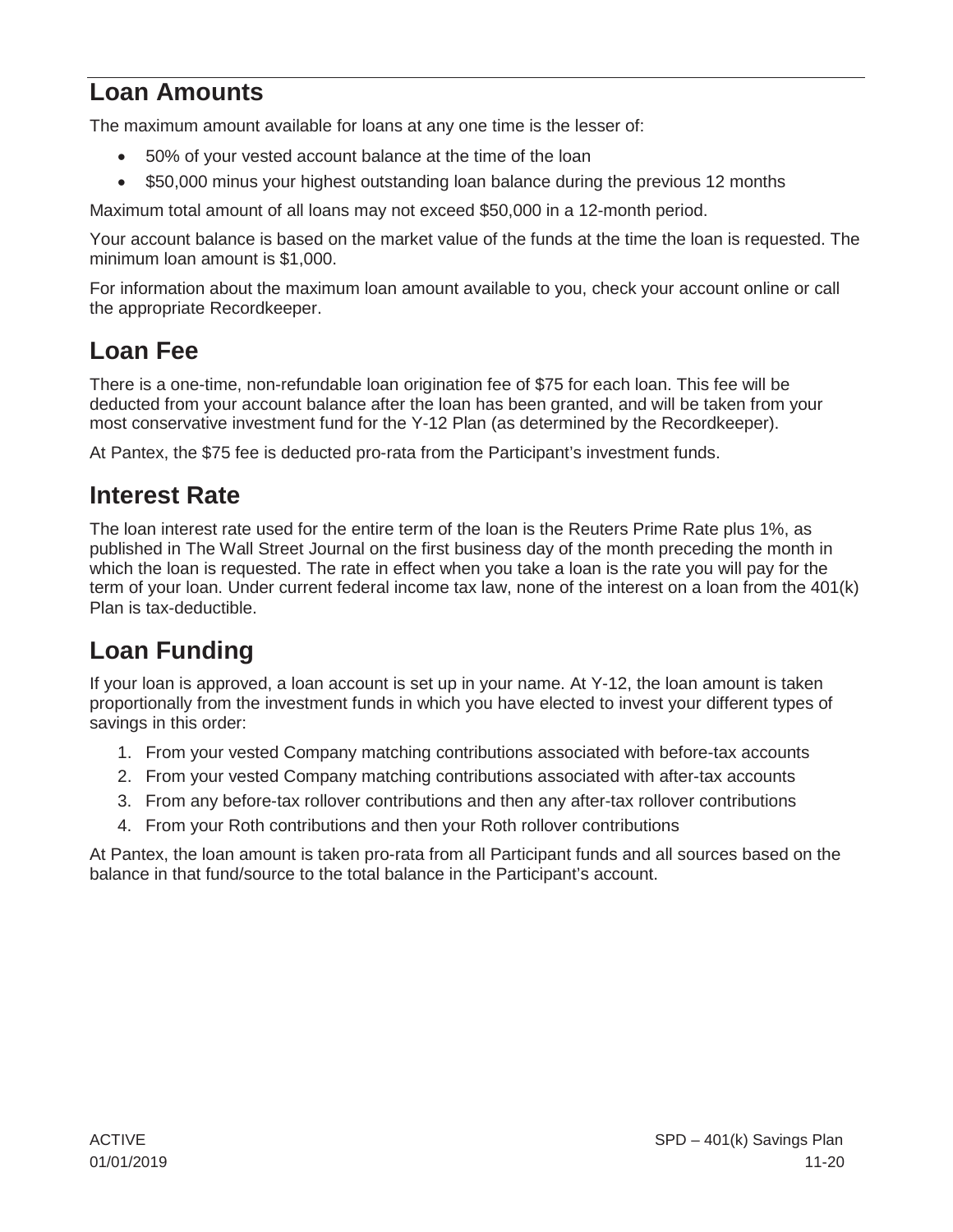### **Paying Your Loan**

Loan payments will be automatically deducted from your paychecks. General loans must be paid within five years; residential loans must be paid within 15 years at both sites. The minimum loan payment period is six months.

As you pay your loan, your savings will be restored in the reverse order from which your loan was taken. At the time each payment is made, balances will be restored proportionally in the 401(k) Plan investment funds you have chosen for your current contributions.

- At Pantex, your savings will be restored on a pro-rata basis to all sources.
- At Y-12, savings are restored starting with Roth rollover contributions and other Plan rollover contributions, followed by after-tax contributions and the Company matching contributions on those funds, then before-tax and Company matching contributions on those funds.
- If you notice that payments are not being deducted from your paycheck as expected, it is your responsibility to contact the Benefit Plans Office to determine why those payments are not being deducted. Failure to make timely payments will cause the loan to go into default.

You may pay off your outstanding loan at any time by sending a certified check to the Recordkeeper for the payoff amount. The outstanding balance must be paid off in full; no partial payments are allowed. You must contact the Recordkeeper to find out payoff amounts.

Any payments missed because of a short-term absence may be automatically deducted from your paycheck when you return to work.

If you take an unpaid leave of absence or are on Long-Term Disability, you must continue to make payments directly to the Recordkeeper. Any missed payments during your absence may be reamortized upon your return to work.

### **Loan Default**

A portion of your account balance, equal to the amount of your original loan, serves as collateral for the loan. If you default on your loan, the Recordkeeper will satisfy your unpaid loan balance by using the collateral in your account. Your loan will default if you:

- Leave the Company and do not pay the outstanding balance within six months
- Fail to make a scheduled loan payment by the end of the quarter following your last payment
- Do not pay your loan by the end of the term of the loan
- Are on an unpaid leave of absence or Long-Term Disability and stop making payments.

The first loan default warning will be sent when a loan payment is not received within 30 days of the next payment date. The second warning will be sent 60 days after the expected payment date. Loans are considered in default if payment is not received by the end of the quarter following the quarter in which the payment should have been received.

If your loan defaults, the outstanding balance of your loan will be treated as a taxable distribution. Your defaulted loan will be subject to tax law distribution rules such as a 10% penalty if you are under age 59½ and are not disabled. The amount payable to you from the 401(k) Plan will be reduced by the outstanding balance on the loan.

You may not take out a new loan while you have a loan that is in the default process.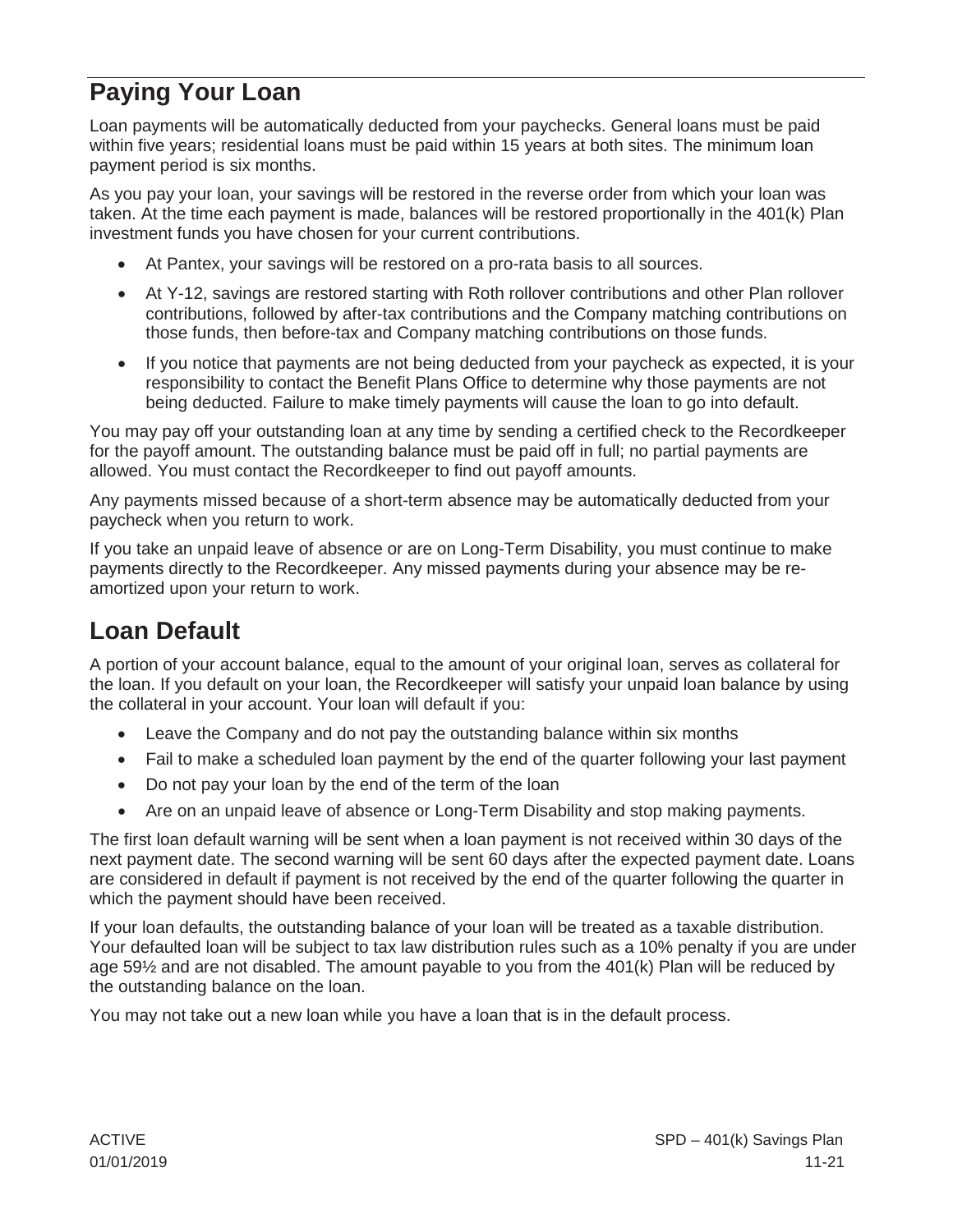### **Change in Payroll Frequency**

If your payroll frequency changes from weekly to bi-weekly or vice versa, the payment of the remaining principal loan balance will be re-amortized for the new payroll frequency. Please contact the Benefit Plans Office to ensure the appropriate loan payment amount is deducted each pay period.

## **Withdrawals While You Are Employed**

The 401(k) Plan allows you to take a withdrawal from your account while you are still employed by the Company within certain limits and rules, which are described in this section. You will be mailed a check generally within three business days after your withdrawal is approved.

### **Withdrawal of After-Tax Contributions and Related Company Matching Contributions – Y-12 Plan**

You may initiate a withdrawal of your regular after-tax contributions and earnings once every six months by logging into your account or by calling Participant Services.

You may also withdraw Company matching contributions associated with your regular after-tax contributions as long as they have been in your account for at least 24 months. Earnings on the Company matching contributions associated with after-tax contributions may also be withdrawn.

## **Withdrawal of Before-Tax and Roth Contributions**

It is important to remember that withdrawals of your before-tax contributions are restricted by the Internal Revenue Code while you are working. Roth contributions are generally treated like before-tax contributions for withdrawal limitations. You may not withdraw your before-tax or Roth contributions before you reach age 59<sup>1</sup>/<sub>2</sub> unless you have a hardship as discussed below. Investment earnings on these contributions may not be withdrawn in the case of a hardship withdrawal. You must include withdrawals of before-tax contributions in your income in the year of withdrawal. In some cases, distributions of before-tax and Roth contributions may also be subject to a 10% premature withdrawal tax penalty, so consider these tax implications before making a withdrawal of your before-tax or Roth contributions.

## **Hardship Withdrawals before Age 591/2**

Because the emphasis is on long-term savings, the government limits withdrawals of your before-tax and Roth contributions before age  $59<sup>1</sup>/2$  to financial hardship situations.

To qualify for a hardship withdrawal, you must have a documented "immediate and heavy financial need" that cannot be met by "other reasonably available resources." Hardship withdrawals are allowed under the IRS guidelines as follows:

- Purchase of your primary residence (but not mortgage payments)
- Tuition payments for a year of post-secondary education for you, your Spouse, or Dependent Child(ren); the amount may also include room and board expenses for the year
- Expenses not covered by insurance for you, your Spouse, or Dependent Child(ren) that would qualify as deductible medical expenses (not taking into account income limitations)
- Expenses to prevent eviction from or foreclosure on your primary residence
- Funeral expenses of your deceased parent, Spouse, Child, or dependent
- Expenses for repair of damage to your principal residence that would qualify as deductible casualty expenses (not taking into account income limitations)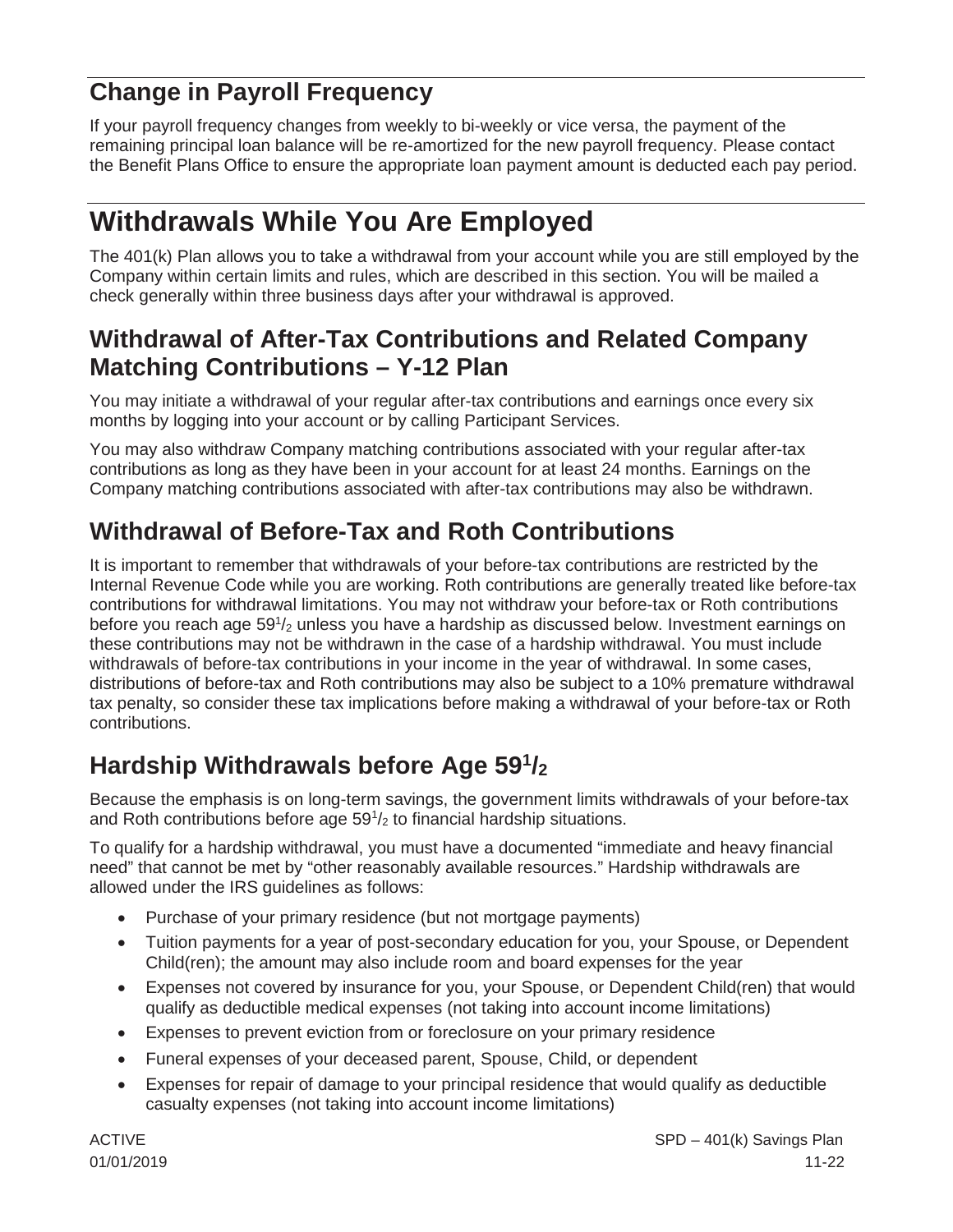"Other reasonably available resources" include after-tax contributions at Y-12 and 401(k) Plan loans. You must request a maximum withdrawal of after-tax savings at Y-12, plus associated Y-12 Plan matching contributions made at least 24 months prior to the withdrawal and any other amounts available for withdrawal, as well as take the maximum loan amount available to you, before you request a hardship withdrawal. You will only be required to take a loan to the extent that taking the loan will not result in increasing the amount of the hardship withdrawal.

At Pantex, withdrawals are also available from the vested portions of your Company contributions and earnings thereon in the case of financial hardship before amounts are withdrawn from your before-tax and Roth contributions. Rollovers to both Plans and earnings thereon are also available for withdrawal. Therefore you must also take a withdrawal from these accounts prior to any withdrawal of before-tax and Roth contributions. The amount of your hardship withdrawal from your before-tax and Roth contributions is limited to your own contributions (regardless of when they were made) up to the amount needed to satisfy your financial need. Earnings on those contributions may not be withdrawn.

If you take a hardship withdrawal, you may not make contributions for six months. Hardship withdrawals are not eligible to be rolled over to another qualified plan or IRA at either locations.

You may log on to your account or contact the Recordkeeper for a hardship withdrawal request form. Hardship withdrawals must be approved by the Recordkeeper.

### **Withdrawals after Age 591/2**

When you reach age 59<sup>1</sup>/<sub>2</sub>, you may withdraw your before-tax contributions, Roth, and after-tax (at Y-12), vested Company matching contributions, enhanced Employer contributions, and any investment earnings at any time for any reason. These withdrawals are limited to once per quarter at Pantex.

### **Withdrawal during Military Leave**

You may be able to withdraw your before-tax or Roth contributions if you go on military leave for more than 30 days. If you think this applies to you, contact Participant Services. If you take a withdrawal of before-tax or Roth contributions while you are on military leave, you may not make contributions to the 401(k) Plan for six months after the withdrawal.

To request a withdrawal, log on to your account or call Participant Services.

### **Withdrawal of Rollover Contributions**

You may withdraw your rollover contributions, as adjusted for investment earnings and losses, at any time for any reason without causing a suspension of Company contributions under the 401(k) Plan. To request a withdrawal, log on to your account or contact the Recordkeeper.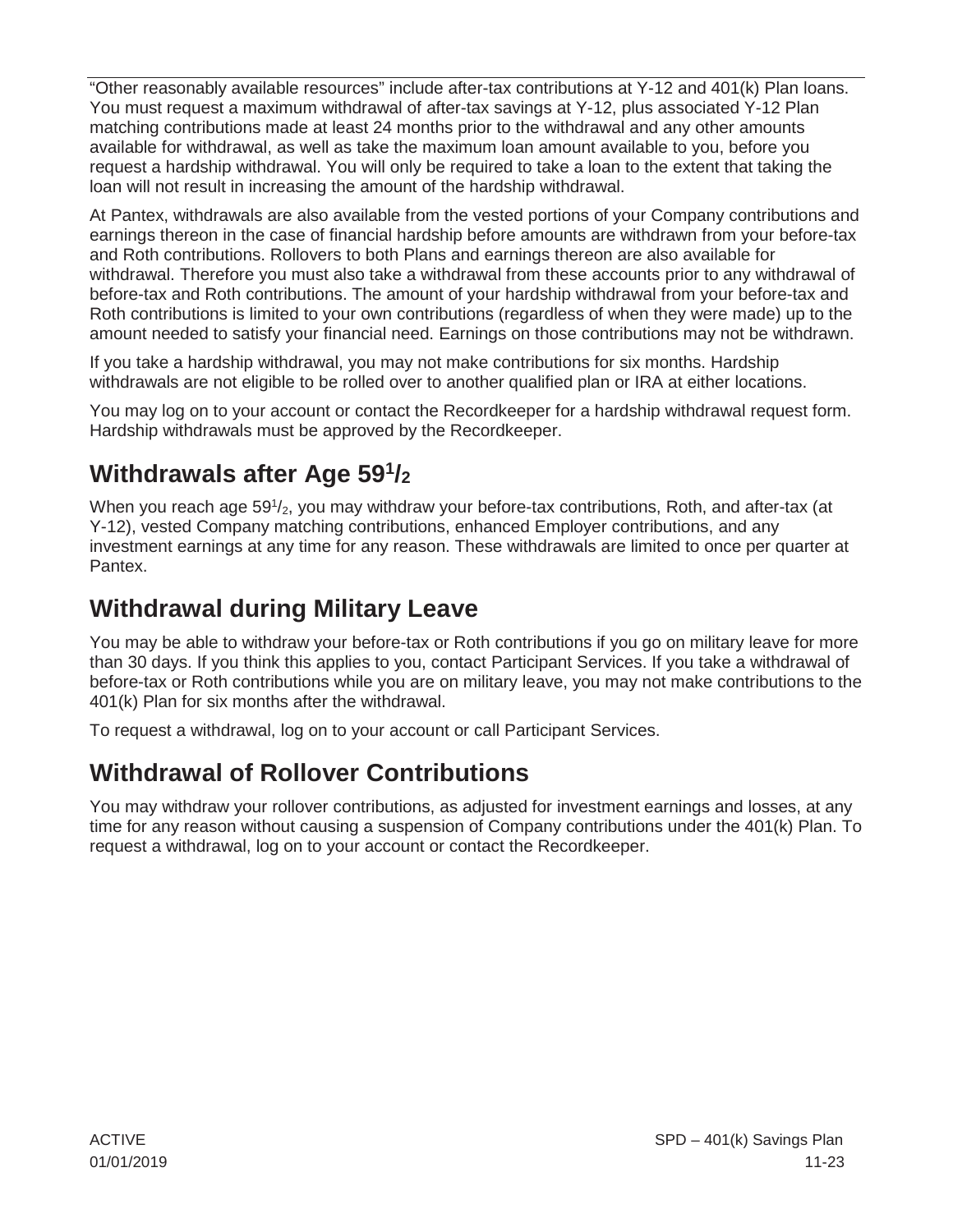## **Plan Payouts**

You are eligible to receive the full vested value of your 401(k) Plan account when you leave the Company, and:

- $\bullet$  Reach normal retirement age (age 65),
- Are Totally and Permanently Disabled, or
- Are an Alternate Payee under a Qualified Domestic Relations Order.

If you voluntarily resign (or are discharged for cause) before achieving 100% vesting, you will forfeit any Company matching contributions and Enhanced Defined Contributions in which you are not vested, adjusted for investment gains and losses.

Forfeitures will be used for corrective allocations, contributions, plan expenses, restorations if permitted by law or administrative guidance, to reduce matching contributions due from the participating employers for such Plan year, and for such purposes in succeeding Plan years.

## **Timing of Payouts**

When you leave the Company, you may request an immediate payout or choose to defer payment. If you choose to defer payment, your savings will be invested in the 401(k) Plan funds you direct.

## **Mandatory Distributions**

Under IRS required minimum distribution rules, you may not defer payment beyond April 1<sup>st</sup> of the year following the year in which you reach age  $70\frac{1}{2}$  or the date you retire if you work for the Company beyond age 70<sup>1</sup>/<sub>2</sub>. Your Roth contributions and earnings are also subject to this rule unless you roll over the Roth account into a Roth IRA.

If your vested account balance (not including rollovers to the 401(k) Plan) is less than \$1,000 when you leave the Company and you do not request a payout method or rollover, your entire vested account balance, including your rollover amount, will be distributed to you in a single lump sum payment.

If your vested account balance (not including rollovers to the 401(k) Plan) is between \$1,000 and \$5,000 when you leave the Company and you do not request a payout method or rollover, your entire vested account balance, including your rollover amount, will automatically be rolled into an Individual Retirement Account (IRA) managed by the Recordkeeper.

## **Payout Methods**

Distributions from the Pantex Plan may only be made in the form of a lump sum payment.

Under the Y-12 Plan, in addition to a lump sum payment of your entire vested interest, you may elect payment in the following optional forms:

- A partial payment.
- Monthly installment payments of a fixed period of 10, 15, or 20 years (as long as this method meets the IRS minimum distributions requirements), with monthly recalculations based on market value and the remaining payment period.
- Monthly installment payments over a period equal to your life expectancy or the joint life expectancy of you and your spouse (as long as your Spouse is your designated Beneficiary).
- A fixed dollar installment amount that you choose. You may change the fixed amount at any time.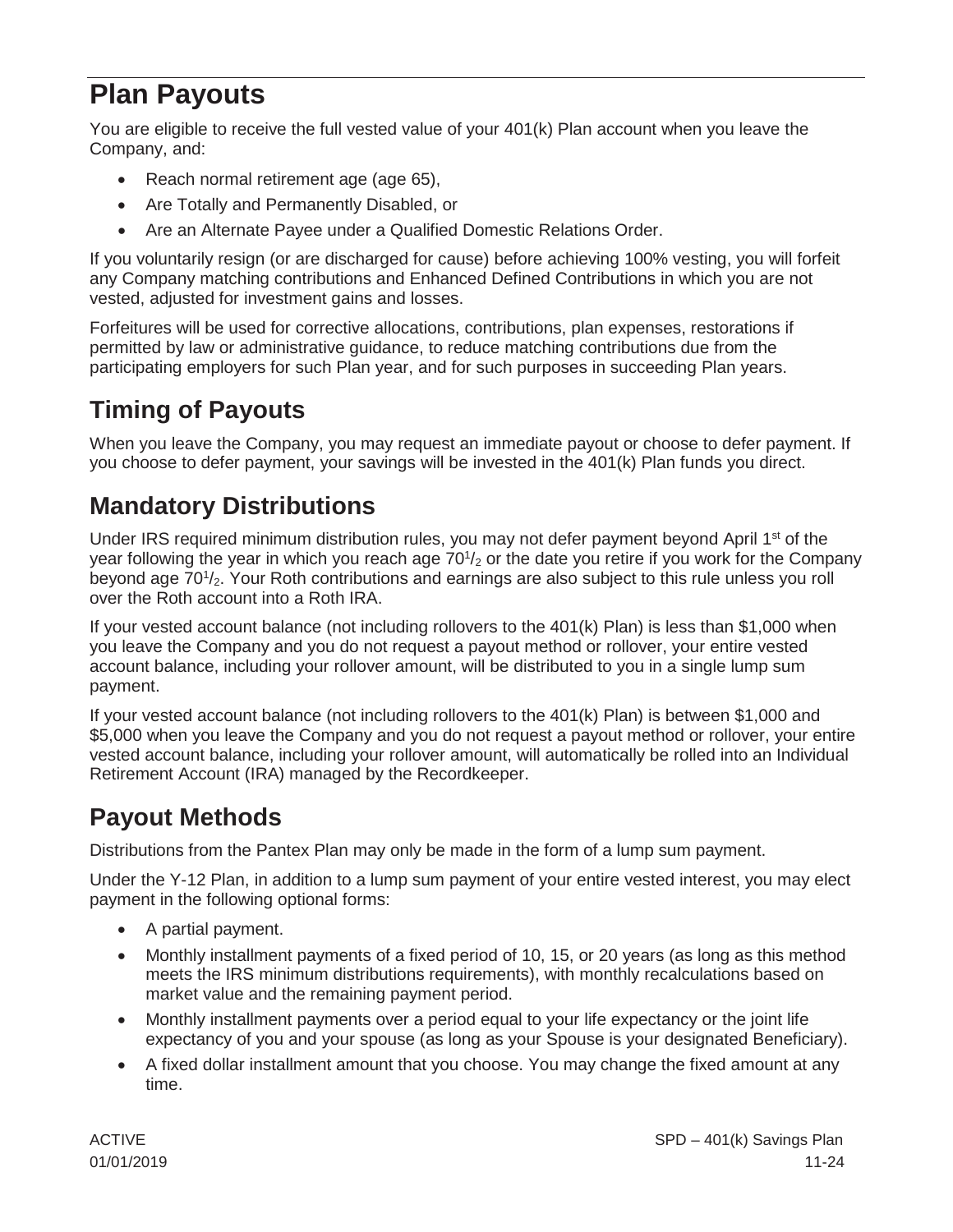If you elect installments over your life expectancy, the number of monthly installments will be determined using the uniform life expectancy table with monthly recalculations based on market value and the remaining payment period. Life expectancies are recalculated each year. Partial payments and installments will be distributed from your after-tax contributions first. You will also have the option of requesting a total distribution from your Roth account.

If you are a Participant in the Pantex Plan and die, your Beneficiary will receive the full amount of your 401(k) Plan account balance in a lump sum.

If you are a Participant in the Y-12 Plan and have not commenced payment upon death, your account balance will be distributed to your Beneficiary in a lump sum unless your Beneficiary elects to receive installments over a five-year period. If you had begun payments, the remainder of your account will be distributed to your Beneficiary in a lump sum unless you were receiving payments over the joint life expectancy of you and your Spouse. In that case, the remaining amount will be paid in installments over the Spouse's life expectancy.

### **Electing a Payout Method**

If you leave the Company, the Recordkeeper will send a letter to you describing your payout options.

If you are eligible for installment payments, you will also receive the applicable forms. You may make your payout election over the telephone.

### **Request a Payout**

To apply for a 401(k) Plan payout, call1-877-267-8692. If you elect a lump sum payout, you will be mailed the payout generally within three business days from the date Participant Services receives the request.

At Y-12, if you elect to receive installment payments, you will receive the required forms to complete and return. The installment payments will begin as soon as administratively possible after Participant Services receives your properly completed forms.

If you die with a remaining balance in the Plan, your Beneficiary(ies) should contact the Recordkeeper for information on obtaining a distribution.

### **Taxation of Withdrawals and Final Payouts**

In general, your before-tax contributions, Company matching contributions, Enhanced Defined Contributions, and investment earnings on all types of contributions, other than Roth contributions, are taxable when you receive them. The actual tax treatment will depend on your age at the time of receipt. Additional information about tax treatment of 401(k) Plan distributions can be found in the "Special Tax Information Notice" section. Information is also available online or by calling Participant Services.

### **Distributions or Withdrawals before Age 591/2**

If you make a withdrawal or receive a 401 $(k)$  Plan distribution before age 59 $\frac{1}{2}$ , you will pay a 10% penalty in addition to ordinary income tax on the taxable portion of the payment, including a hardship withdrawal unless you qualify for one of the exceptions to this penalty, as listed in the "Special Tax Information Notice" section. You can avoid the income and additional taxes if you roll over the taxable portion of your payment into an IRA or other eligible retirement plan within the time period permitted by law. Hardship withdrawals are not eligible for rollover.

Your Beneficiary(ies) are never subject to the 10% tax penalty, regardless of your age at death.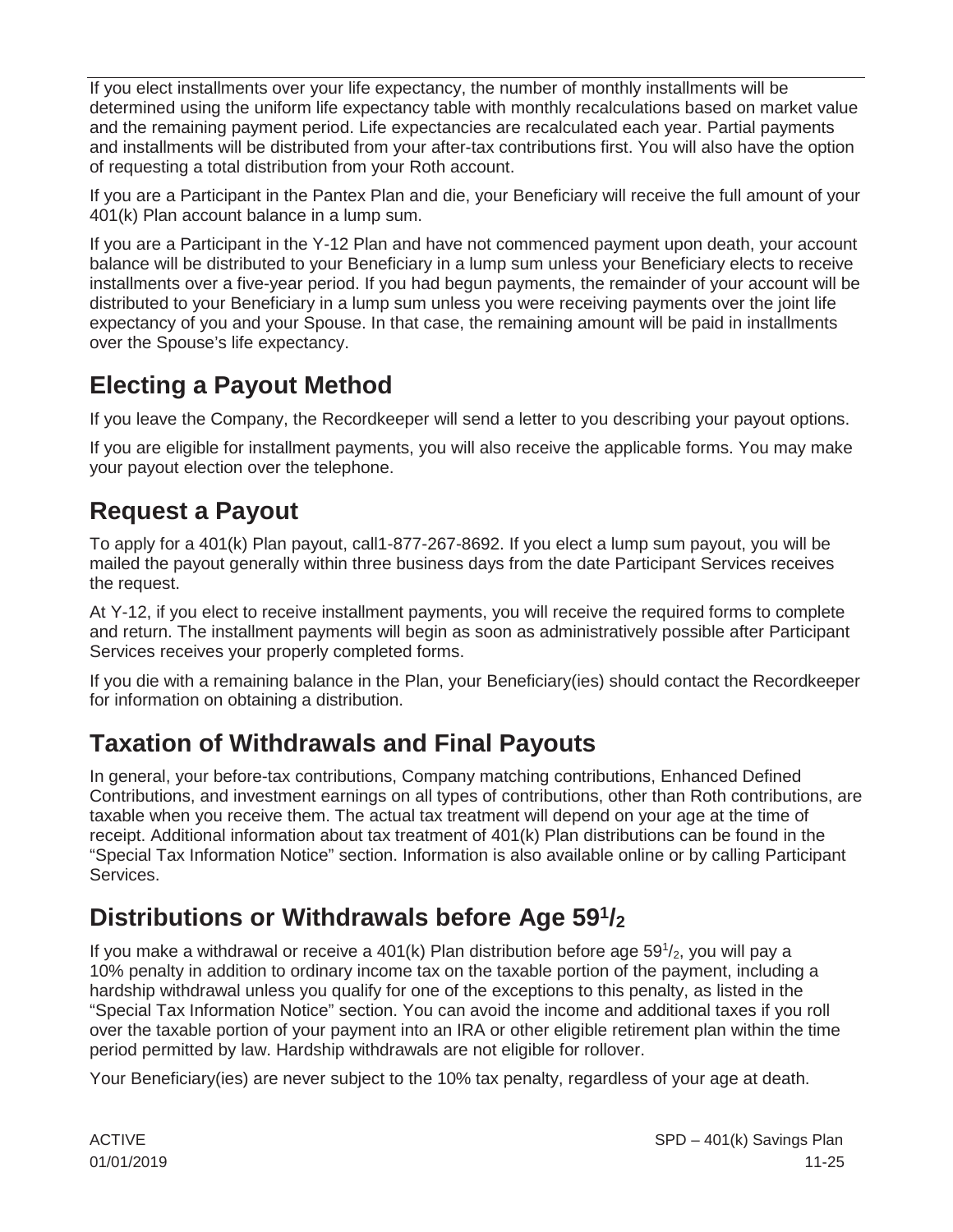### **Distributions or Withdrawals at Age 59<sup>1</sup>/<sub>2</sub> or Later**

If you make a withdrawal or receive a 401(k) Plan distribution after age  $59<sup>1</sup>/<sub>2</sub>$ , you will not have to pay the 10% penalty; however, you will be responsible for the payment of any taxes due.

## **Roth Contributions**

Special rules apply to payments of Roth contributions and earnings on those contributions. Payments of the Roth contributions are not subject to federal income tax because the contributions were made on an after-tax basis. Earnings on your Roth contributions will be subject to federal income tax unless the distribution occurs at least five years after you made your first Roth contribution or roll over Roth contributions from a former employer and the distribution is made after you turn 59½, upon your death, or upon your disability. Employer match contributions and earnings on Roth contributions are taxable upon distribution.

## **Rollovers and Withholding**

Withdrawals and lump sum distributions of your before-tax contributions, Roth contributions, Enhanced Defined Contributions, and Company matching contributions, as well as regular after-tax contributions to the Y-12 Plan, as adjusted for investment earnings and losses, can be rolled over to an IRA, a Roth IRA, or other eligible retirement plan. Required minimum distributions to Employees who have terminated and reached age 70½, retired from the Company after age 70½, or distributions paid out in installments over a period of at least ten years are not eligible for such a rollover.

You can roll over all or a portion of your eligible plan payouts either directly or indirectly to an IRA, a Roth IRA, or other eligible retirement plan. With a direct rollover, the Recordkeeper will send you a check payable to the trustee of the eligible IRA, Roth IRA, or plan you designate. If you elect a direct rollover, no federal tax withholding will apply to your rollover amount. Any portion that is not rolled over will be subject to mandatory 20% federal tax withholding.

If you want to roll over your eligible distribution yourself – an indirect rollover – there are some important facts to keep in mind:

- Mandatory 20% tax withholding will apply to the taxable portion of the distribution when the payout is made to you.
- Your rollover must be made within 60 days of the day you receive your payout.
- Any portion of the taxable part of your payout not rolled over will be subject to income and penalty taxes (if applicable).

Other withholding rules apply to distributions that are not eligible for a rollover. You will be provided with information on those rules prior to the distribution.

To ensure you are using your benefits to their full advantage, check with a tax advisor regarding the specific requirements for using these and other forms of favorable tax treatments that may apply to your distribution. Neither the Benefit Plans Office nor Participant Services can provide tax advice.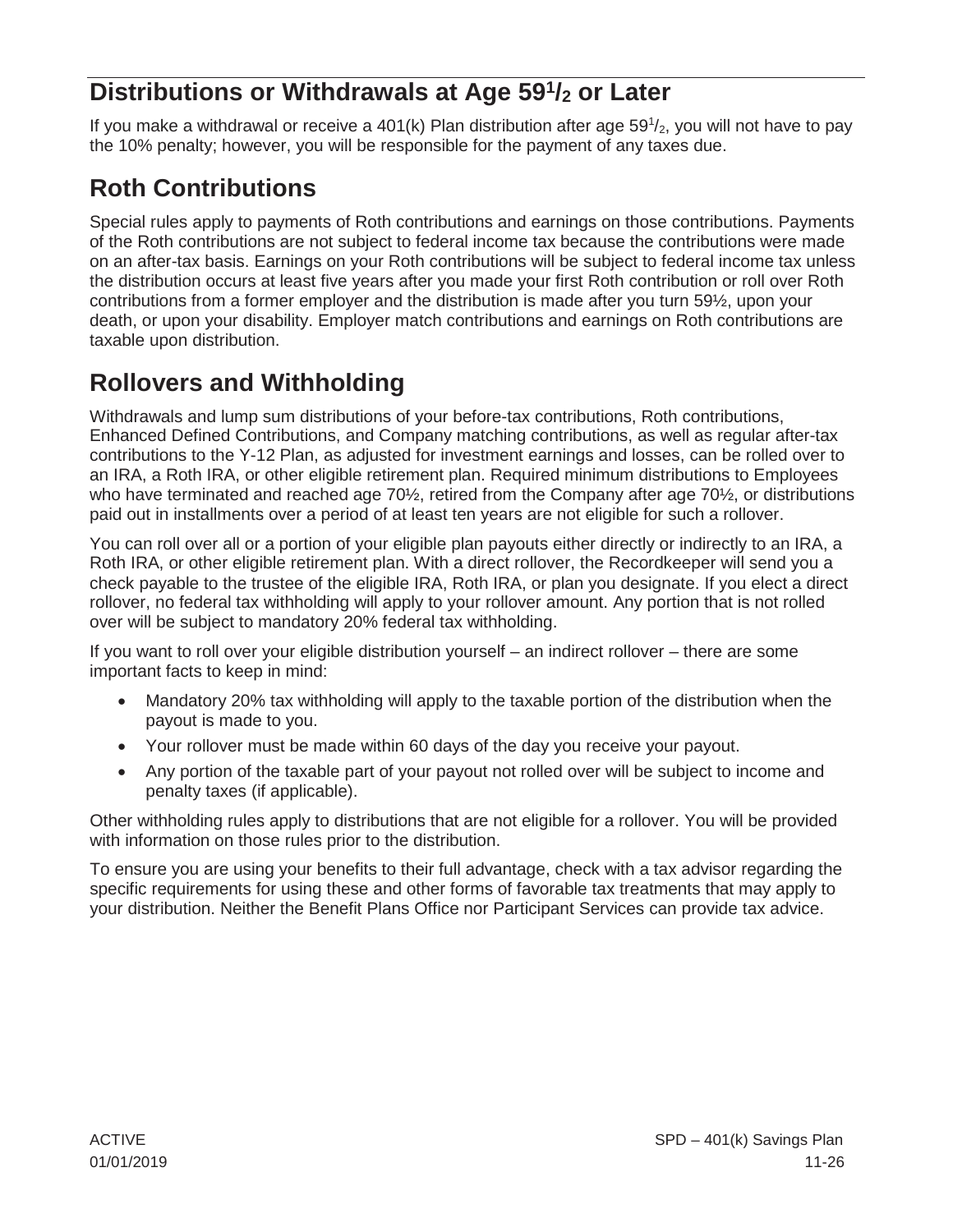## **Severance from Service and Re-Employment**

Severance from service is important because it determines when your Credited Service ends for purposes of 401(k) Plan vesting. Severance from service occurs:

- The day you quit, retire, are discharged, or die.
- One year after your first day of absence due to layoff, or, if earlier, the first day after recall if you fail to return to work.
- One year after your first day of leave of absence, or, if earlier, the first day after the final day of leave if you fail to return to work.
- Two years after your first day of absence for a parental leave due to pregnancy, birth, or adoption, and for child care immediately following the birth or adoption or, if earlier, the first day after the final day of leave if you fail to return to work.

If you are re-employed within one year of your date of severance, you will receive Credited Service for your period of severance and your prior Credited Service will be restored.

If you are re-employed more than one year after your date of severance and you had any vested interest in Company contributions to your account in the Y-12 Plan or any vested interest in any account in the Pantex Plan on your date of severance, your prior Credited Service will automatically be restored upon re-employment, regardless of your period of severance.

At Y-12, if you were not vested in Company contributions as of your date of severance, your prior Credited Service will be restored if you are re-employed more than one year after your date of severance, provided you have one year of service after the period of severance and the length of your severance is less than five years. In any event, you will not earn Credited Service during a period of severance lasting one year or more.

Pantex may grant Credited Service for any time previously worked for rehired non-bargaining employees.

## **Other Important Information**

### **Change of Address**

It is important to notify the Company of any change in address while you are a Participant in the 401(k) Plan to ensure you receive Company communications about the 401(k) Plan. If you are retired, contact Benefit Plans Office.

### **Voting Your Shares**

The investment manager for each investment option will decide how to exercise any voting rights applicable to stock held in that particular fund.

### **Investment Fees and Expenses**

In addition to considering risk and return, time, diversification, and your other savings vehicles, you may also want to consider that some of the funds may have accompanying investment management fees besides redemption fees. For example, fund and management expenses for a particular fund may be charged against your investment returns. The fees may, in effect, reduce your actual investment return. For more information about the fees, please log on to https://cns.voya.com.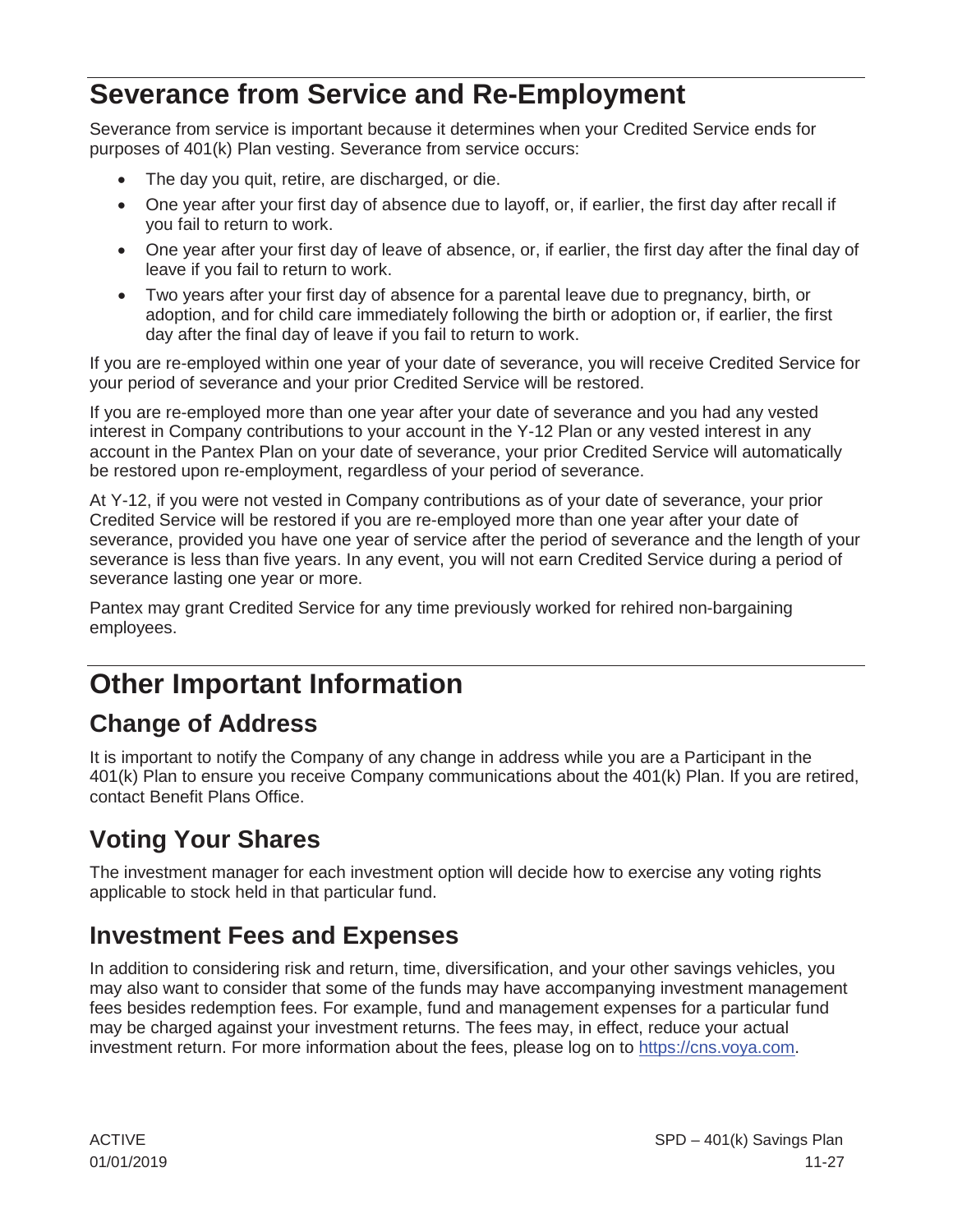The 401(k) Plan incurs administrative fees including recordkeeping, accounting, trustee functions, and legal services. The administrative fees may be charged to participant accounts or paid by the Company. More information about the fees is included in the annual fee disclosure statement distributed by the Plan Recordkeeper to Participants. Fees for items directly related to your account, such as loan processing, hardship withdrawal processing, or domestic relations order processing may be charged to your account. Administrative fees will be shown on your quarterly statement or the Plan website.

### L**Call Participant Services or use the Internet for:**

- **Financial information** prospectuses and fund fact sheets, to the extent they are available and provided to the 401(k) Plan
- **Investment performance** past and current investment performance of each fund as it becomes available
- **Account value** value of each investment fund within your personal account

### **Responsibility for Investment Decisions**

You choose how to invest your money in the 401(k) Plan. The 401(k) Plan trustee will follow your directions without reviewing your investment decisions.

The Company, the trustee, the Committee, and the other 401(k) Plan Administrators are not responsible or liable for the investment choices you make or investment losses that are the direct and necessary result of your investment choices. This is because the 401(k) Plan is intended to satisfy the requirements of Section 404(c) of ERISA and Section 2550.404c-1 of the Code of Federal Regulations. Nothing contained in this document is intended to constitute investment advice.

### **Confidentiality of Investment Directions**

Your investment directions for all 401(k) Plan funds are administered by the Recordkeeper. The trustee handles all purchases and sales in the name of the 401(k) Plan without identifying individuals, so your transactions remain confidential.

The Committee is responsible for monitoring compliance with the procedures that ensure confidentiality. You may contact the Committee at:

> ATTN: 401(k) Savings Plan Administrator 602 Scarboro Road, MS-8258 Oak Ridge, TN 37830-8258

### **Other Benefits**

Before-tax savings under the 401(k) Plan reduce your taxable income – that is, they are not reported as taxable income on your W-2 earnings statement. However, they are included in determining your Social Security taxes and benefits.

Savings with before-tax dollars have no effect on your other pay-related benefits – such as life insurance, disability coverage, and retirement income. These benefits provide financial protection and security based on your basic rate of pay.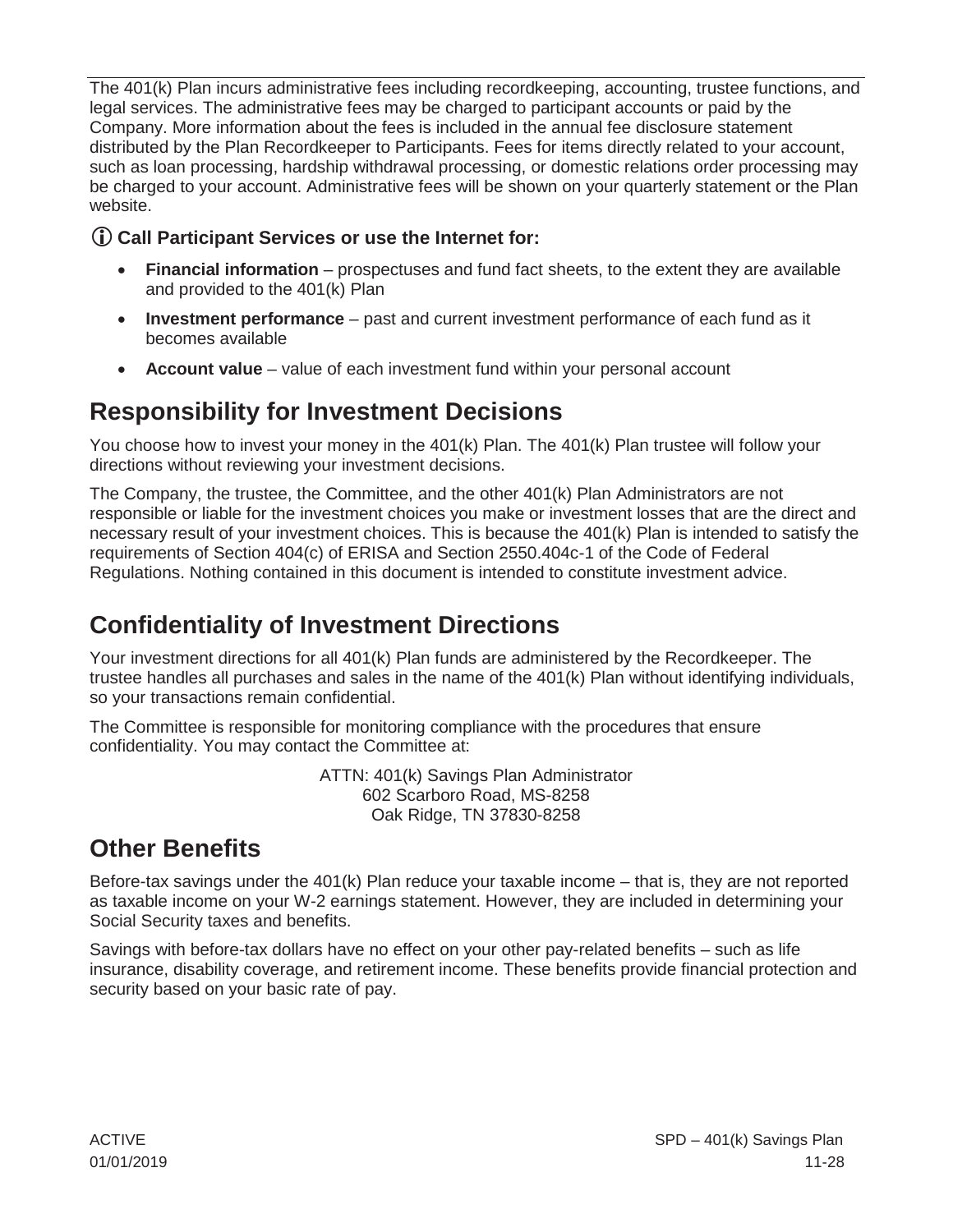### **Plan Funding and Investment Management Fees**

The 401(k) Plan is funded by Participants who designate a part of their Eligible Earnings to be contributed on their behalf and by the Company through Company matching contributions and Enhanced Defined Contributions. The assets of the 401(k) Plan are held in a trust fund maintained by the trustee. All 401(k) Plan investment management fees are paid from the investment funds and will be deducted from Participants' account(s).

## **Tax Treatment**

The Company intends to operate the 401(k) Plan so it will qualify under Sections 401(a) and 401(k) of the Internal Revenue Code. Accordingly, your before-tax savings will not be taxed until you withdraw them. Your after-tax and Roth contributions are taxed prior to the contribution to the 401(k) Plan. The earnings of the trust fund, which holds the 401(k) Plan assets, will not be taxable to you, the trust fund, or to the Company at the time earnings are credited to the trust fund. Earnings may be taxable to you when you receive a distribution. However, earnings on Roth contributions will not be taxable either in the trust fund or when distributed if you meet IRS requirements. Amounts rolled over to a Roth IRA may be taxable to you at the time of the rollover if they were not already held in the Plan as Roth or regular after-tax contributions.

### **Termination or Amendment of the Plan**

The Company reserves the right to terminate the Plan in its entirety or for any group of eligible Participants, as well as to amend the Plan, but such termination or amendment of the Plan shall require the approval of the Company's Board of Managers or authorized delegate.

The substitution of a successor contractor by the U.S. Department of Energy for a participating employer will not be treated as a termination or partial termination of the Plan. Upon complete or partial termination or a complete discontinuance of contributions, the accounts of all Participants will be fully vested to the extent not already fully vested. The amendment or termination of the Plan will not cause or permit any part of the trust fund to be diverted to purposes other than for the exclusive benefit of the Participants, or cause or permit any portion of the trust fund to revert to or become the property of the Company at any time prior to the satisfaction of all liabilities with respect to the Participants and Beneficiary(ies).

Upon termination of this Plan, the Plan Administrator will continue to act for the purpose of complying with the preceding paragraph and will have all power necessary or convenient to the termination and dissolution of the Plan.

### **Pension Benefit Guaranty Corporation**

The Plan is a defined contribution plan, providing contributions to you in specific amounts with your vested Plan account value payable to you when you leave or retire. Defined contribution plans are not eligible to be insured by the Pension Benefit Guaranty Corporation (PBGC).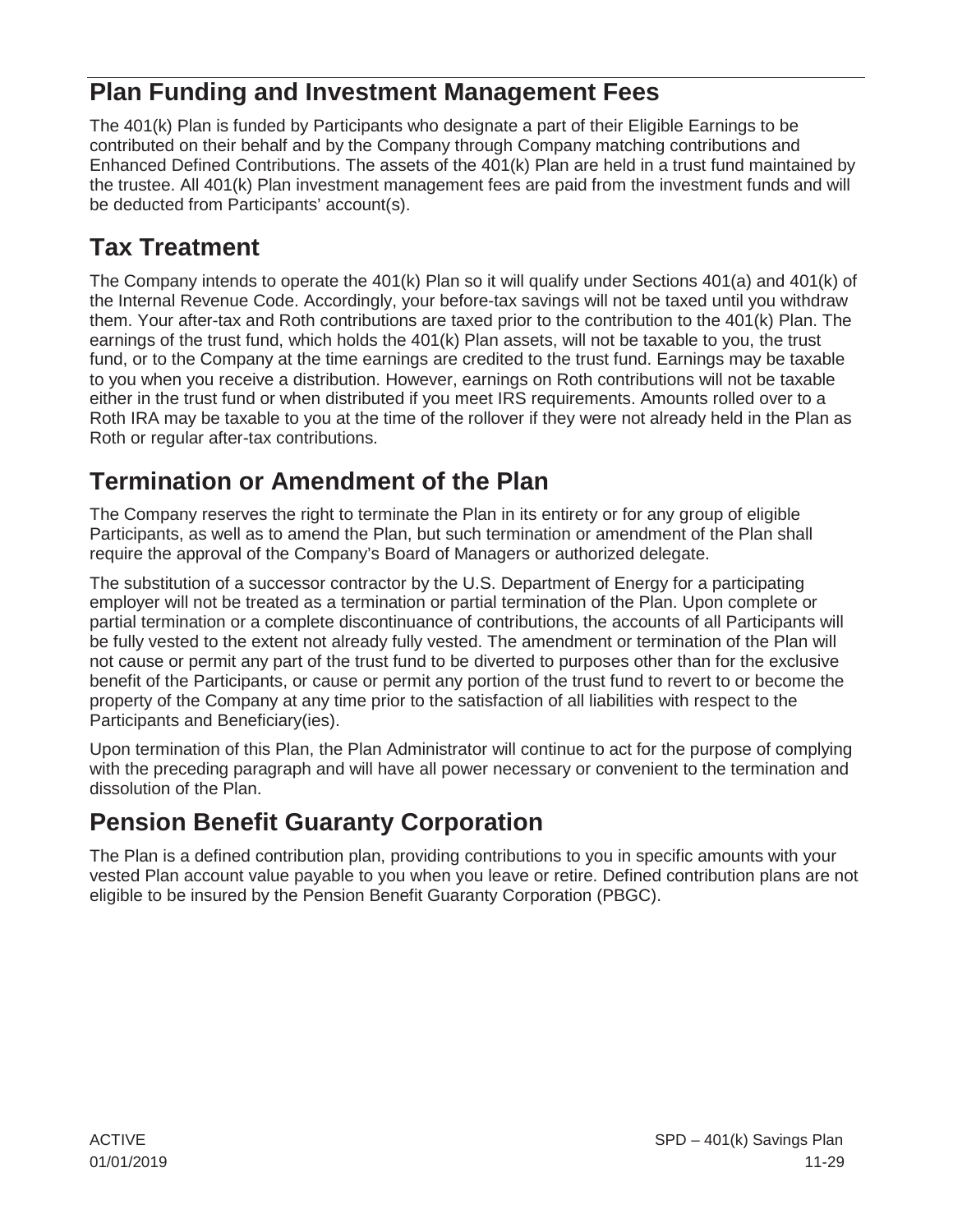## **Rights of Participants and Beneficiaries under ERISA**

LUnder the Employee Retirement Income Security Act of 1974 (ERISA), as amended, you have the following rights:

### **Receive Information about Your Plan Benefits**

• You may examine, without charge, all documents that describe the Plan. These documents may include Summary Plan Descriptions, Summaries of Material Modifications, other Employee communications relating to the Plan, the latest annual report (Form 5500 Series), and other official Plan documents filed with the U.S. Department of Labor and available at the Public Disclosure Room of the Employee Benefits Security Administration at:

> Public Disclosure Room Employee Benefits Security Administration U.S. Department of Labor 200 Constitution Avenue, NW, Room N 15 Washington, DC 20210

• The Plan Administrator makes these documents available for examination, free of charge, at specified sites, such as Company work locations. For information, write to the Plan Administrator at:

> Consolidated Nuclear Security, LLC ATTN: 401(k) Savings Plan Administrator 602 Scarboro Road Oak Ridge, TN 37830

- You may also obtain copies of all Plan documents and other Plan information upon written request to the Plan Administrator at the above address. Please include the full name of the Plan in your written request, along with your name, mailing address, and telephone number. You may be charged a small copying fee per page for documents that you request.
- Additionally, you may receive a summary of the Plan's annual financial report. The Plan Administrator is required, by law, to furnish you with a copy of this Summary Annual Report.
- For questions about Plan benefits or requests for Summary Plan Descriptions, Summaries of Material Modifications, or other Plan-related communications, call 1-877-861-2255 or 1-865- 574-1500 or write to:

Consolidated Nuclear Security, LLC ATTN: 401(k) Savings Plan Administrator 602 Scarboro Road Oak Ridge, TN 37830

### **Prudent Actions by Plan Fiduciaries**

- In addition to creating rights for Plan Participants, ERISA imposes duties upon the persons who are responsible for the operation of the Plan. The persons who operate your Plan, called "fiduciaries" of the Plan, have a duty to do so prudently and in the interest of you and other Plan Participants and Beneficiary(ies).
- No one, including the Company or any other person, may fire you or otherwise discriminate against you in any way to prevent you from obtaining a benefit or exercising your rights under ERISA.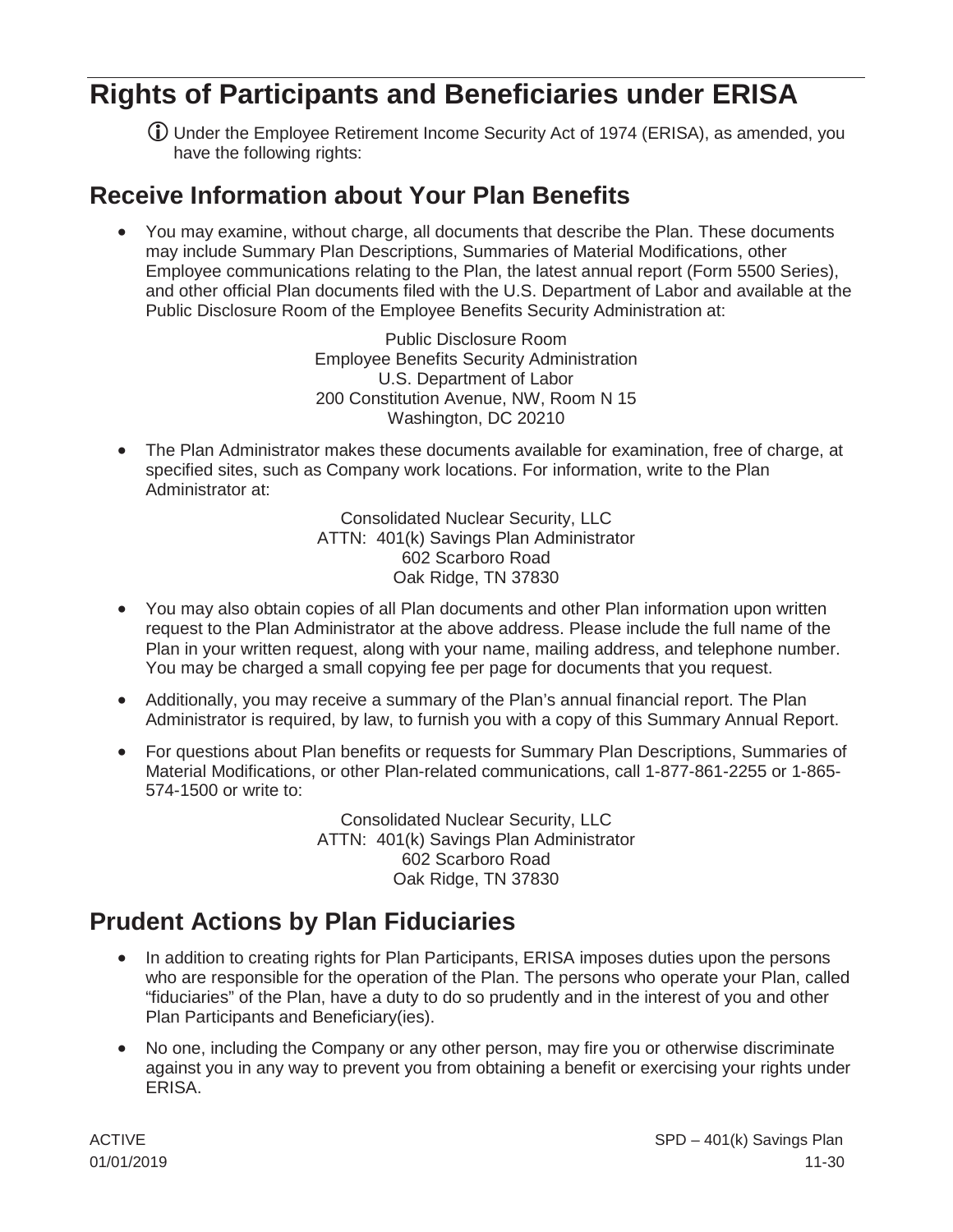### **Enforce Your Rights**

- If your claim for a benefit is denied or ignored, in whole or in part, you have a right to know why this was done and to obtain copies of documents relating to the decision without charge.
- You have the right to have your claim reviewed and reconsidered on appeal, but your appeal must be timely. Under ERISA, there are steps you can take to enforce the above rights.
- For instance, if you request materials from the Plan Administrator that you have a right to receive and do not receive them within 30 days, you may file suit in a federal court. In such a case, the court may require the Plan Administrator to provide the materials and pay you up to \$110 a day until you receive the materials, unless the materials were not sent because of reasons beyond the control of the Plan Administrator.
- If you have a claim for benefits that is denied or ignored, in whole or in part, you may file suit in a state or federal court after you have exhausted all administrative remedies. In addition, if you disagree with the Plan's decision or lack thereof concerning the qualified status of a domestic relations order, you may file suit in federal court after you have exhausted all administrative remedies. If it should happen that Plan fiduciaries misuse the Plan's money or if you are discriminated against for asserting your rights, you may seek assistance from the U.S. Department of Labor or you may file suit in a federal court.
- The court will decide who should pay court costs and legal fees. If you are successful, the court may order the person you have sued to pay these costs and fees. If you lose, the court may order you to pay these costs and fees (for example, if it finds your claim to be frivolous).

### **Time Limits and Lawsuits**

When you make a claim for benefits, you must notify the Plan Administrator. The Plan Administrator provides you with a copy of the form that must be completed in order to process your claim for benefits.

After your claim for benefits is processed, you must notify the Plan Administrator in writing, if you have questions or disagree with the calculation of your benefit or other decision regarding your claim. The Plan Administrator will, within 90 days (or within 180 days if special circumstances exist), notify you in writing of its decision.

If your claim for a Plan benefit is denied in whole or in part, you must receive a written explanation of the reason for the denial. That notification will include:

- How your benefit was calculated
- $\bullet$  The specific reason your claim was denied (in whole or in part) if it is denied
- Specific references to Plan provisions on which the denial is based
- A description of any additional material or information necessary for you to perfect your claim and an explanation of why such information is necessary
- An explanation of the Plan's claim review procedures

Within 60 days after you receive notice of the denial of part or your entire claim for benefits, you may file a written appeal with the Benefits Appeals Committee, which will review the original determination, the Plan document, and the information you submit supporting your appeal. You may seek representation by an attorney to assist in your appeal. You may submit written or oral evidence of your claim. You may review all documents relevant to your claim. The Benefits Appeals Committee generally makes a final decision within 60 days of your appeal, but special circumstances may require additional time up to another 60 days.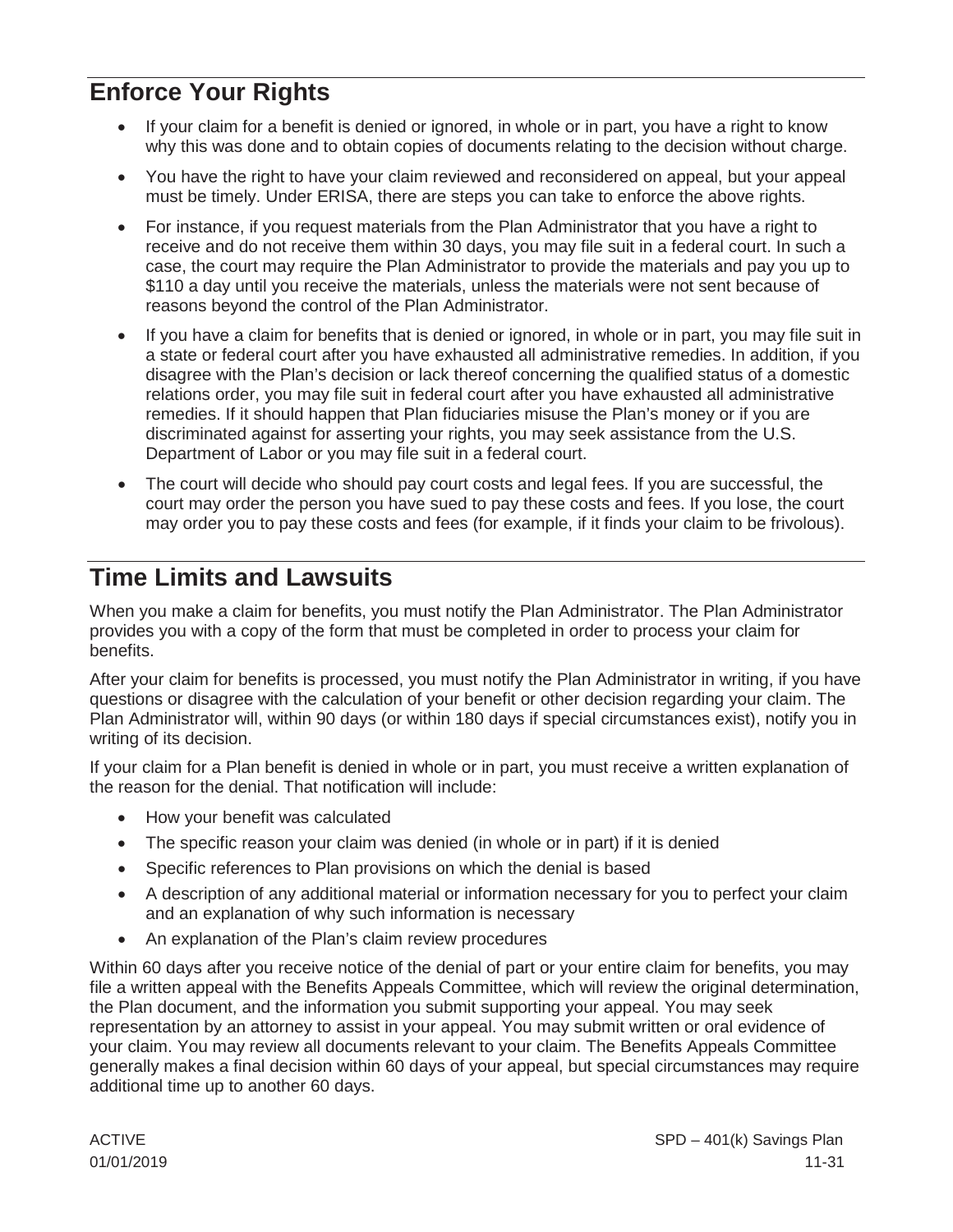The Benefits Appeals Committee will include the specific reasons for its decision and specific references to Plan provisions on which the determination was made. If you are not satisfied with the decision and have exhausted all administrative remedies, then you may file a lawsuit in federal court. The suit must be filed within one year of the date of the final decision on your appeal by the Benefits Appeals Committee.

### **Assistance with Your Questions**

LIf you have any questions about the Plan, contact Benefit Plans Office at 1-877-861-2255 or 1-865-574-1500. The Plan Administrator has established this service for purposes of administering benefits and responding to Participant and Beneficiary questions. If you have any questions about this statement or about your rights under ERISA, or if you need assistance in obtaining documents from the Plan Administrator, contact the nearest office of the Employee Benefits Security Administration, U.S. Department of Labor, or write to:

> Division of Technical Assistance and Inquiries Employee Benefits Security Administration U.S. Department of Labor 200 Constitution Avenue, NW Washington, DC 20210

LYou may also obtain certain publications about your rights and responsibilities under ERISA by calling the publication hotline of the Employee Benefits Security Administration at 1-866-444-3272.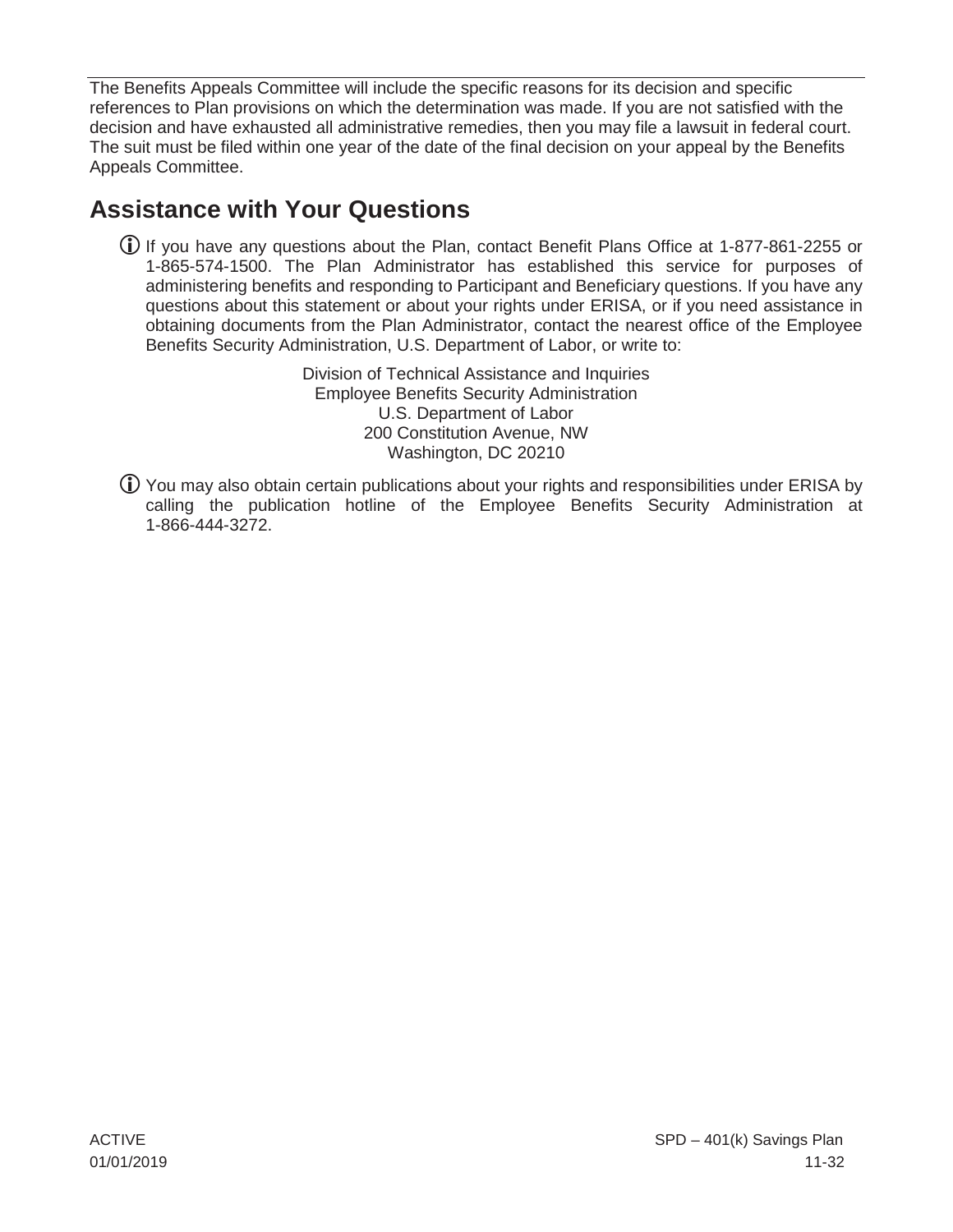## **Administrative Information**

## **Plan Administrative Information at Pantex – Bargaining Unit**

| <b>Plan Administrative Information at Pantex</b> |                                                                                                                                                                                       |
|--------------------------------------------------|---------------------------------------------------------------------------------------------------------------------------------------------------------------------------------------|
| <b>Plan Name</b>                                 | Consolidated Nuclear Security 401(k) Plan for Bargaining<br>Pantex Location Employees                                                                                                 |
| <b>Plan Number</b>                               | 012                                                                                                                                                                                   |
| Plan Year                                        | The records of the Plan are kept on a calendar year basis<br>(January 1 through December 31)                                                                                          |
| <b>Effective Date of this SPD</b>                | January 1, 2019                                                                                                                                                                       |
| <b>Plan Administrator</b>                        | <b>Benefit Investment Committee</b><br><b>Consolidated Nuclear Security, LLC</b><br>602 Scarboro Road<br>Oak Ridge, TN 37830                                                          |
| For Appeals                                      | <b>Benefit Appeals Committee</b><br><b>Consolidated Nuclear Security, LLC</b><br>602 Scarboro Road<br>Oak Ridge, TN 37830                                                             |
| Plan Sponsor & Employer Identification           | Consolidated Nuclear Security, LLC<br>602 Scarboro Road<br>Oak Ridge, TN 37830<br>45-4482782                                                                                          |
|                                                  |                                                                                                                                                                                       |
| Agent for Service of Legal Process               | Consolidated Nuclear Security, LLC<br>602 Scarboro Road<br>Oak Ridge, TN 37830                                                                                                        |
| Plan Type                                        | A defined contribution plan (a 401(k) plan) subject to the<br>provisions of ERISA                                                                                                     |
| Third-Party Administrator                        | Payment of benefits and the non-discretionary administration<br>of investment direction, enrollment and participant questions<br>and requests have been delegated to the Recordkeeper |
| Recordkeeper Information                         | Voya Financial<br>P.O. Box 55772<br>Boston, MA 02205-5772                                                                                                                             |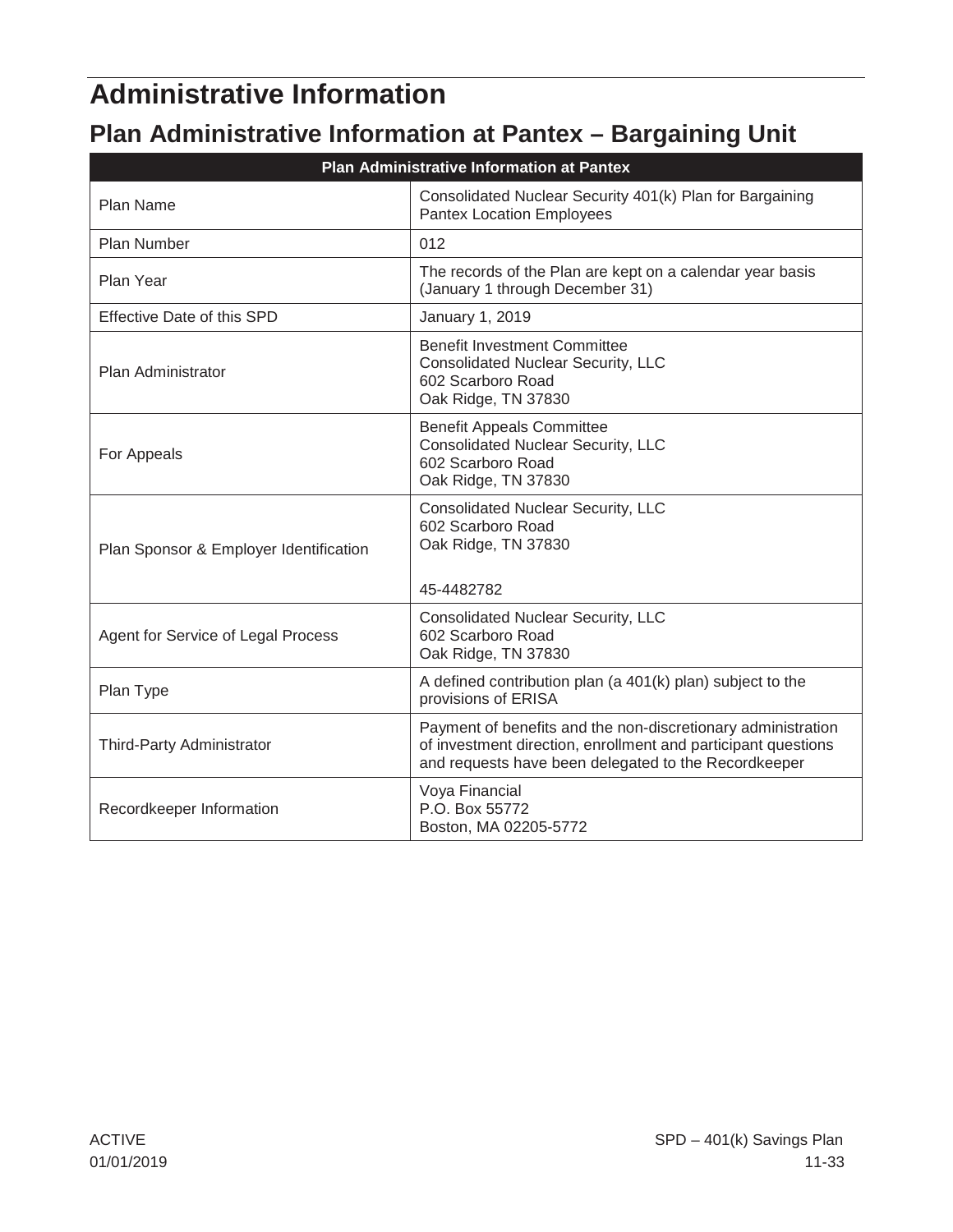## **Plan Administrative Information at Pantex – Non-Bargaining**

| <b>Plan Administrative Information at Pantex</b> |                                                                                                                                                                                       |
|--------------------------------------------------|---------------------------------------------------------------------------------------------------------------------------------------------------------------------------------------|
| Plan Name                                        | Consolidated Nuclear Security 401(k) Plan for Non-Bargaining<br><b>Pantex Location Employees</b>                                                                                      |
| Plan Number                                      | 013                                                                                                                                                                                   |
| Plan Year                                        | The records of the Plan are kept on a calendar year basis<br>(January 1 through December 31)                                                                                          |
| Effective Date of this SPD                       | January 1, 2019                                                                                                                                                                       |
| <b>Plan Administrator</b>                        | <b>Benefit Investment Committee</b><br><b>Consolidated Nuclear Security, LLC</b><br>602 Scarboro Road<br>Oak Ridge, TN 37830                                                          |
| For Appeals                                      | <b>Benefit Appeals Committee</b><br><b>Consolidated Nuclear Security, LLC</b><br>602 Scarboro Road<br>Oak Ridge, TN 37830                                                             |
| Plan Sponsor & Employer Identification           | <b>Consolidated Nuclear Security, LLC</b><br>602 Scarboro Road<br>Oak Ridge, TN 37830<br>45-4482782                                                                                   |
| Agent for Service of Legal Process               | <b>Consolidated Nuclear Security, LLC</b><br>602 Scarboro Road<br>Oak Ridge, TN 37830                                                                                                 |
| Plan Type                                        | A defined contribution plan (a 401(k) plan) subject to the<br>provisions of ERISA                                                                                                     |
| Third-Party Administrator                        | Payment of benefits and the non-discretionary administration<br>of investment direction, enrollment and participant questions<br>and requests have been delegated to the Recordkeeper |
| Recordkeeper Information                         | Voya Financial<br>P.O. Box 55772<br>Boston, MA 02205-5772                                                                                                                             |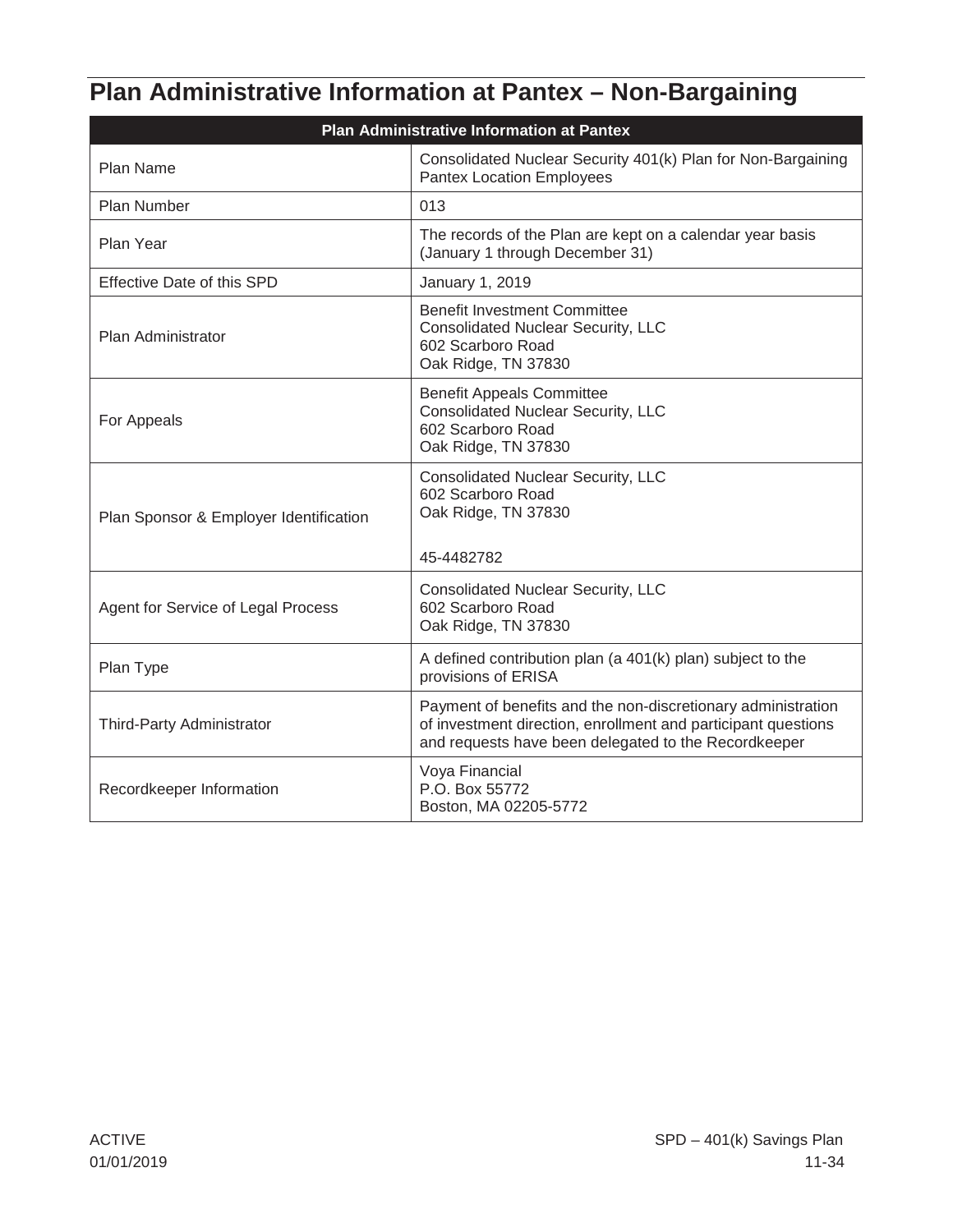### **Plan Administrative Information at Y-12 Bargaining Unit and Non-Bargaining**

| Plan Administrative Information at Y-12 |                                                                                                                                                                                       |
|-----------------------------------------|---------------------------------------------------------------------------------------------------------------------------------------------------------------------------------------|
| Plan Name                               | Savings Program for Employees of Consolidated Nuclear<br>Security, LLC at the U.S. Department of Energy Facilities at<br>Oak Ridge, Tennessee                                         |
| Plan Number                             | 009                                                                                                                                                                                   |
| Plan Year:                              | The records of the Plan are kept on a calendar year basis<br>(January 1 through December 31)                                                                                          |
| <b>Effective Date of this SPD</b>       | January 1, 2019                                                                                                                                                                       |
| Plan Administrator                      | <b>Benefit Investment Committee</b><br><b>Consolidated Nuclear Security, LLC</b><br>602 Scarboro Road<br>Oak Ridge, TN 37830                                                          |
| For Appeals                             | <b>Benefit Appeals Committee</b><br><b>Consolidated Nuclear Security, LLC</b><br>602 Scarboro Road<br>Oak Ridge, TN 37830                                                             |
| Plan Sponsor & Employer Identification  | <b>Consolidated Nuclear Security, LLC</b><br>602 Scarboro Road<br>Oak Ridge, TN 37830<br>45-4482782                                                                                   |
| Agent for Service of Legal Process      | <b>Consolidated Nuclear Security, LLC</b><br>602 Scarboro Road<br>Oak Ridge, TN 37830                                                                                                 |
| Plan Type                               | A defined contribution plan (a $401(k)$ plan) subject to the<br>provisions of ERISA                                                                                                   |
| Third-Party Administrator               | Payment of benefits and the non-discretionary administration<br>of investment direction, enrollment and participant questions<br>and requests have been delegated to the Recordkeeper |
| Recordkeeper Information                | Voya Financial<br>P.O. Box 55772<br>Boston, MA 02205-5772                                                                                                                             |

### **Official Plan Document**

This SPD describes the main provisions of the Plan, but not every detail is included. Your rights and benefits are governed solely by the official Plan documents. It is important, therefore, to ask questions and get clarification on any matters about which you are uncertain. If there is ever a conflict between this SPD and the Plan document, the Plan document will govern.